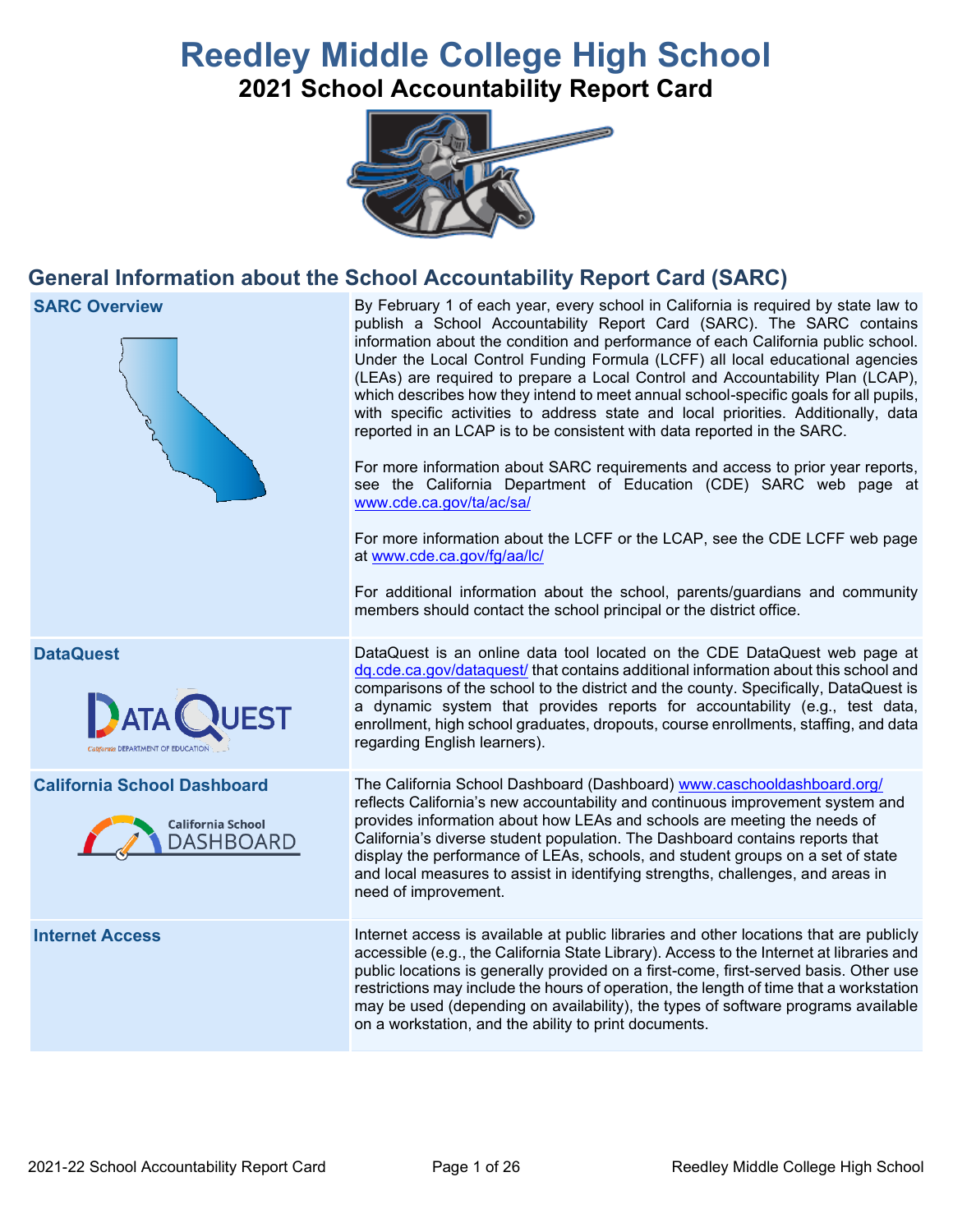### **2021-22 School Contact Information**

| <b>School Name</b>                       | Reedley Middle College High School |
|------------------------------------------|------------------------------------|
| <b>Street</b>                            | 1535 N. Reed Ave                   |
| City, State, Zip                         | Reedley, CA 93654                  |
| <b>Phone Number</b>                      | 559-305-7050                       |
| <b>Principal</b>                         | Ron Pack                           |
| <b>Email Address</b>                     | pack-r@kcusd.com                   |
| <b>School Website</b>                    | https://rmchs.kcusd.com/           |
| <b>County-District-School (CDS) Code</b> | 10622650126292                     |

| 2021-22 District Contact Information |                                    |  |  |
|--------------------------------------|------------------------------------|--|--|
| <b>District Name</b>                 | Reedley Middle College High School |  |  |
| <b>Phone Number</b>                  | 559-305-7010                       |  |  |
| Superintendent                       | John Campbell                      |  |  |
| <b>Email Address</b>                 | guzman-j@kcusd.com                 |  |  |
| <b>District Website Address</b>      | https://www.kcusd.com/             |  |  |

### **2021-22 School Overview**

Reedley Middle College High School (RMCHS) was established in 2012, with one classroom consisting of twenty 9th grade students.

Currently, the school serves 242 students in grades ninth through twelve and includes a staff of 6 full time and 3 part time teachers. Reedley Middle College High School teachers and staff are dedicated to ensuring the academic success of every student and providing a safe and productive learning experience.

The mission of Reedley Middle College High School is to provide early access to college to give students the greatest opportunity to attend a post-secondary institution of their choice where they can continue their education or begin their career immediately following completion of the RMCHS high school program. We are committed to providing students with opportunities to think critically, develop communication and technology skills, and develop individual talents in a safe, supportive learning environment across all subject areas and classrooms. Through high academic and behavior standards, students, parents, teachers, and administrators share the responsibility for reaching our RMCHS mission and setting up all students for a successful future.

Students attending RMCHS will be offered an individually designed, standards-based educational program providing the necessary foundation for success in college and/or career. The RMCHS educational plan consists of a broad range of goals and objectives to meet the unique educational needs of all students, specifically in the areas of Agricultural Business, Business Administration with an Entrepreneurship option, General Science, and General Education course of study. These goals and objectives are specified in the School's adopted academic standards, which reflect the standards approved by the California State Board of Education. Use of the latest technology and Internet access will be made available to all students and staff to enhance the student's educational experience. In addition to individually tailored courses of study at RMCHS, students can extend learning experiences and interests through access to appropriate community college courses, internships and service learning projects.

The goal of RMCHS is to provide students with the foundation, to prepare RMCHS students for admission to, success in, and graduation from the college of their choice. Students will explore their capabilities and interests to fully develop their potential for success. The goal is to inspire and prepare students to be successful, self-motivated learners, workers, and citizens.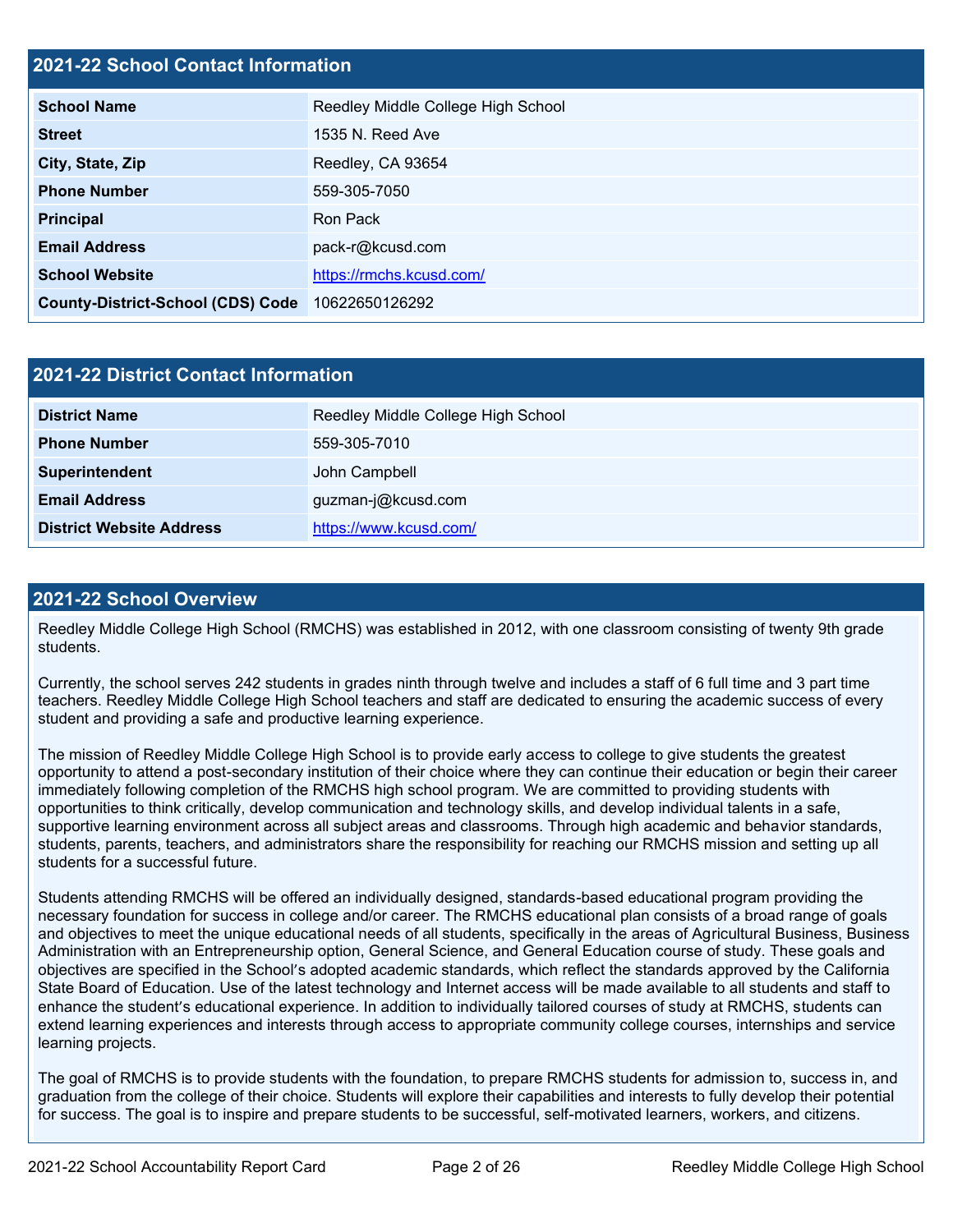RMCHS will provide students with:

- individualized, learner-centered instruction
- a standards-based rigorous and challenging curriculum
- college preparatory A-G approved coursework
- opportunities to be dually enrolled at Reedley College and earn college and high school credit
- a comprehensive student education plan created by Reedley College counselors to meet student educational goal
- supplemental instructional activities including field trips, service learning, and projects
- access to college-level courses in addition to the core academic program
- instructional practices based on current research
- technology supported instruction
- extra-curricular and co-curricular opportunities
- an environment that cultivates individual responsibility
- a safe and tolerant small school environment
- parent and community program involvement

It is the belief of RMCHS that everyone is a lifelong learner and that learning can occur in a variety of ways including teacher to student, student to teacher, student to student, and community member to student. We believe that all people, regardless of social or economic condition, must be provided with the capacity to take charge of their lives. Through ever changing models of teaching and learning, they will be enabled and empowered to make critical decisions for their futures.

## **About this School**

### **2020-21 Student Enrollment by Grade Level**

| <b>Grade Level</b>      | <b>Number of Students</b> |
|-------------------------|---------------------------|
| Grade 9                 | 71                        |
| Grade 10                | 62                        |
| Grade 11                | 64                        |
| Grade 12                | 49                        |
| <b>Total Enrollment</b> | 246                       |

### **2020-21 Student Enrollment by Student Group**

| <b>Student Group</b>                   | <b>Percent of Total Enrollment</b> |  |  |  |
|----------------------------------------|------------------------------------|--|--|--|
| American Indian or Alaska Native       | 0.4                                |  |  |  |
| <b>Hispanic or Latino</b>              | 84.1                               |  |  |  |
| <b>Two or More Races</b>               | 2.4                                |  |  |  |
| <b>White</b>                           | 13                                 |  |  |  |
| <b>English Learners</b>                | 1.6                                |  |  |  |
| <b>Socioeconomically Disadvantaged</b> | 81.7                               |  |  |  |
| <b>Students with Disabilities</b>      | 2                                  |  |  |  |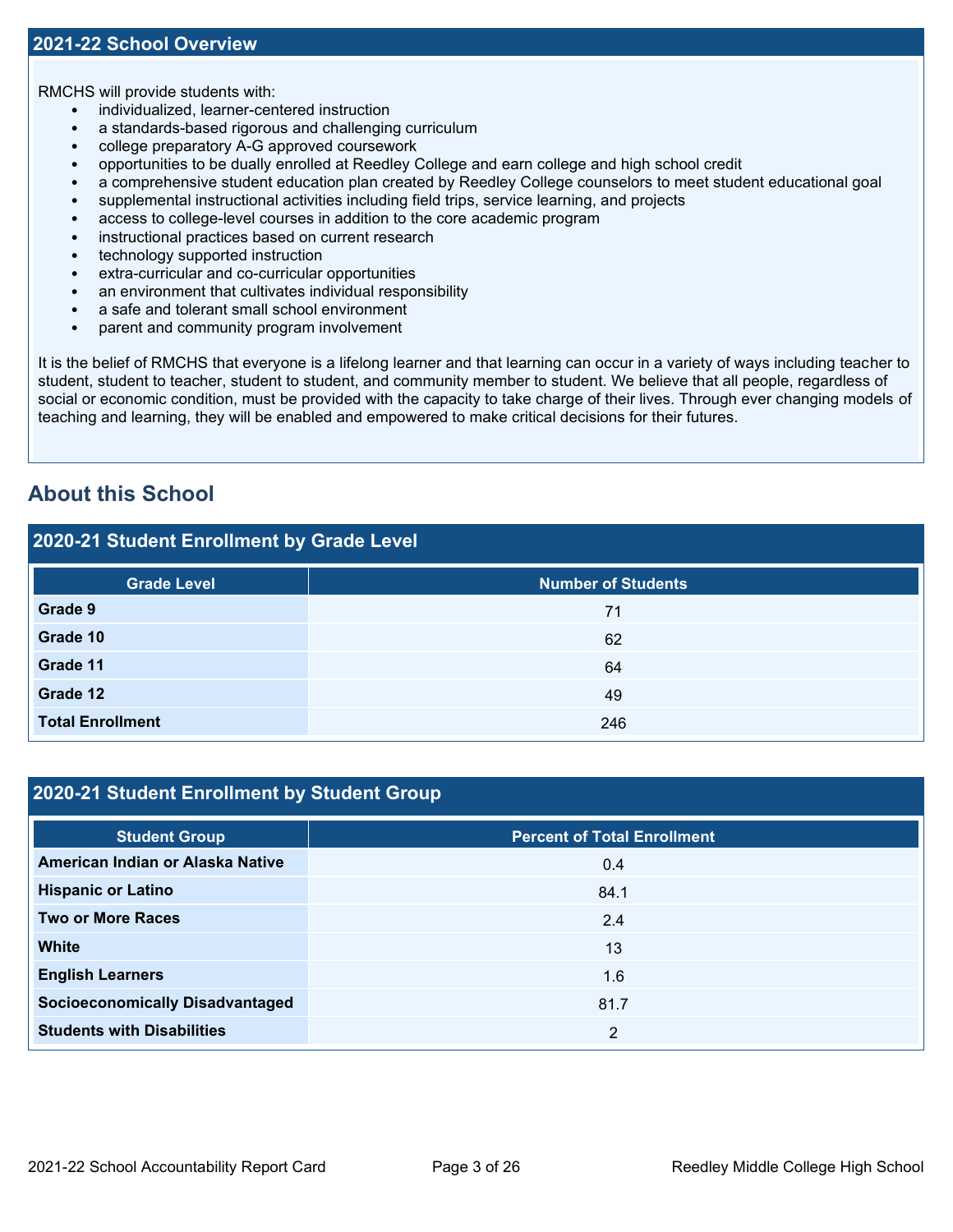## **A. Conditions of Learning State Priority: Basic**

The SARC provides the following information relevant to the State priority: Basic (Priority 1):

- Degree to which teachers are appropriately assigned and fully credentialed in the subject area and for the pupils they are teaching;
	- Pupils have access to standards-aligned instructional materials; and
- School facilities are maintained in good repair

Note: For more information refer to the Updated Teacher Equity Definitions web page at<https://www.cde.ca.gov/pd/ee/teacherequitydefinitions.asp>

### **2019-20 Teacher Preparation and Placement**

| <b>Authorization/Assignment</b>                                                                 | 2019-20 |
|-------------------------------------------------------------------------------------------------|---------|
| Fully (Preliminary or Clear) Credentialed for Subject and Student Placement (properly assigned) |         |
| <b>Intern Credential Holders Properly Assigned</b>                                              |         |
| Teachers Without Credentials and Misassignments ("ineffective" under ESSA)                      |         |
| Credentialed Teachers Assigned Out-of-Field ("out-of-field" under ESSA)                         |         |
| <b>Unknown</b>                                                                                  |         |
| <b>Total Teaching Positions</b>                                                                 |         |
|                                                                                                 |         |

Note: The data in this table is based on Full Time Equivalent (FTE) status. One FTE equals one staff member working full time; one FTE could also represent two staff members who each work 50 percent of full time. Additionally, an assignment is defined as a position that an educator is assigned to based on setting, subject, and grade level. An authorization is defined as the services that an educator is authorized to provide to students.

## **2019-20 Teachers Without Credentials and Misassignments (considered "ineffective" under ESSA)**

| <b>Authorization/Assignment</b>                              | 2019-20 |
|--------------------------------------------------------------|---------|
| <b>Permits and Waivers</b>                                   |         |
| <b>Misassignments</b>                                        |         |
| <b>Vacant Positions</b>                                      |         |
| <b>Total Teachers Without Credentials and Misassignments</b> |         |

## **2019-20 Credentialed Teachers Assigned Out-of-Field (considered "out-of-field" under ESSA)**

| <b>Indicator</b>                                              | 2019-20 |
|---------------------------------------------------------------|---------|
| <b>Credentialed Teachers Authorized on a Permit or Waiver</b> |         |
| <b>Local Assignment Options</b>                               |         |
| <b>Total Out-of-Field Teachers</b>                            |         |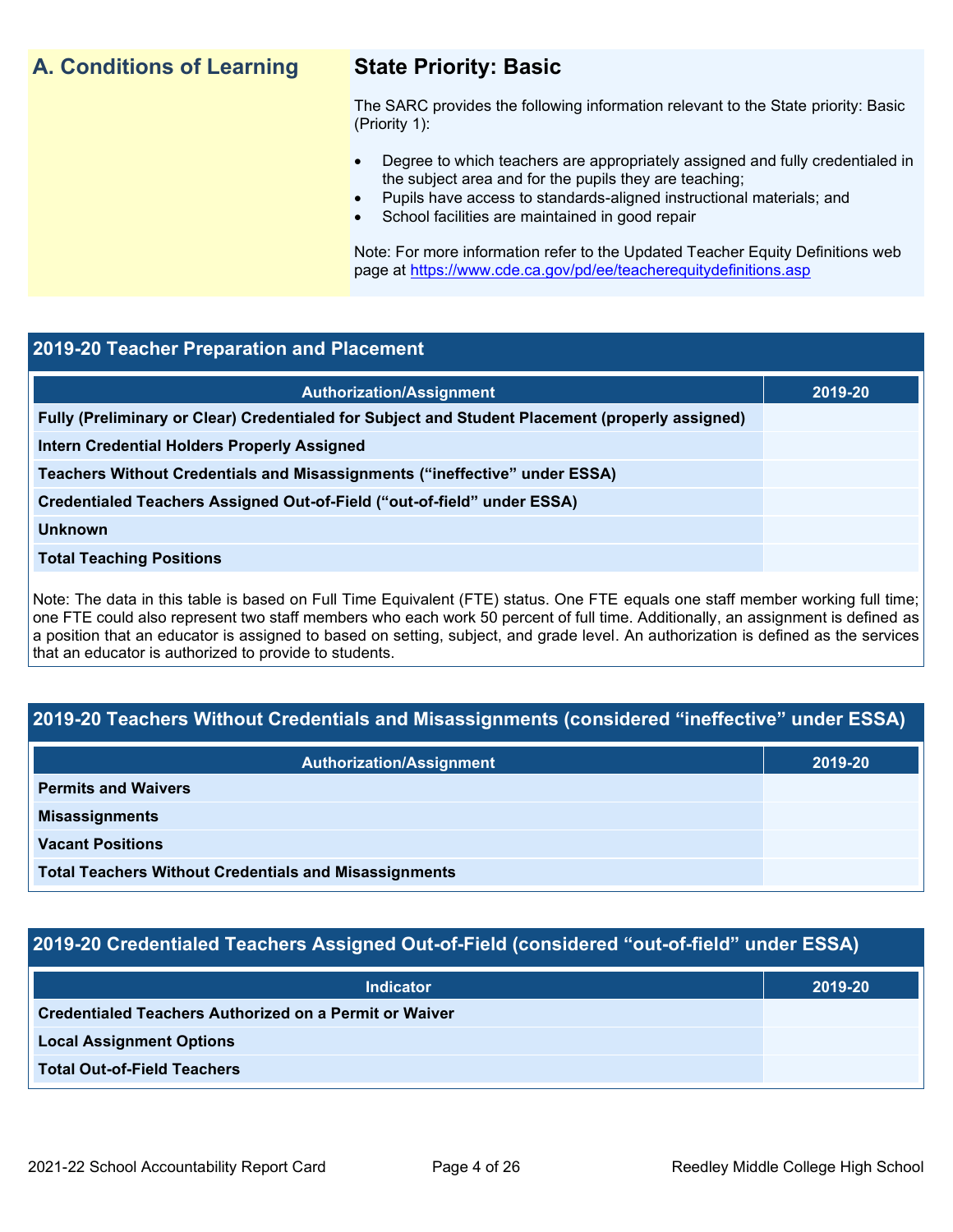### **2019-20 Class Assignments**

| <b>Indicator</b>                                                                                                                                    | 2019-20 |
|-----------------------------------------------------------------------------------------------------------------------------------------------------|---------|
| <b>Misassignments for English Learners</b><br>(a percentage of all the classes with English learners taught by teachers that are misassigned)       |         |
| No credential, permit or authorization to teach<br>(a percentage of all the classes taught by teachers with no record of an authorization to teach) |         |

## **2021-22 Quality, Currency, Availability of Textbooks and Other Instructional Materials**

A district textbook adoption committee is established for the process of textbook adoption. Each school site or grade level is represented on each textbook adoption committee. At RMCHS, there are sufficient textbooks and instructional materials for each of the core content areas. Each pupil, including English Learners, have access to district adopted texts, workbooks, or other supplemental instructional materials to use in class and to take home.

### **Year and month in which the data were collected** August 2021

| <b>Subject</b>               | Textbooks and Other Instructional Materials/year of<br><b>Adoption</b>                                                               | <b>From</b><br><b>Most</b><br><b>Recent</b><br><b>Adoption</b> | <b>Percent</b><br><b>Students</b><br><b>Lacking Own</b><br><b>Assigned</b><br><b>Copy</b> |
|------------------------------|--------------------------------------------------------------------------------------------------------------------------------------|----------------------------------------------------------------|-------------------------------------------------------------------------------------------|
| <b>Reading/Language Arts</b> | English 9<br>EngageNY<br>Grade 9 English Language Arts<br>https://www.engageny.org/resource/grade-9-english-<br>language-arts        | Yes                                                            | $\mathbf{0}$                                                                              |
|                              | English 10<br>EngageNY<br>Grade 10 English Language Arts<br>https://www.engageny.org/resource/grade-10-english-<br>language-arts     |                                                                |                                                                                           |
|                              | English 11<br>EngageNY<br>Grade 10 English Language Arts<br>https://www.engageny.org/resource/grade-11-english-<br>language-arts     |                                                                |                                                                                           |
|                              | English 12<br><b>Expository Reading and Writing Course</b>                                                                           |                                                                |                                                                                           |
| <b>Mathematics</b>           | Math 1<br>The Math Visions Project<br>Secondary Math 1<br>http://www.mathematicsvisionproject.org/secondary-one-<br>mathematics.html | Yes                                                            | $\mathbf 0$                                                                               |
|                              | Math 2<br>The Math Visions Project                                                                                                   |                                                                |                                                                                           |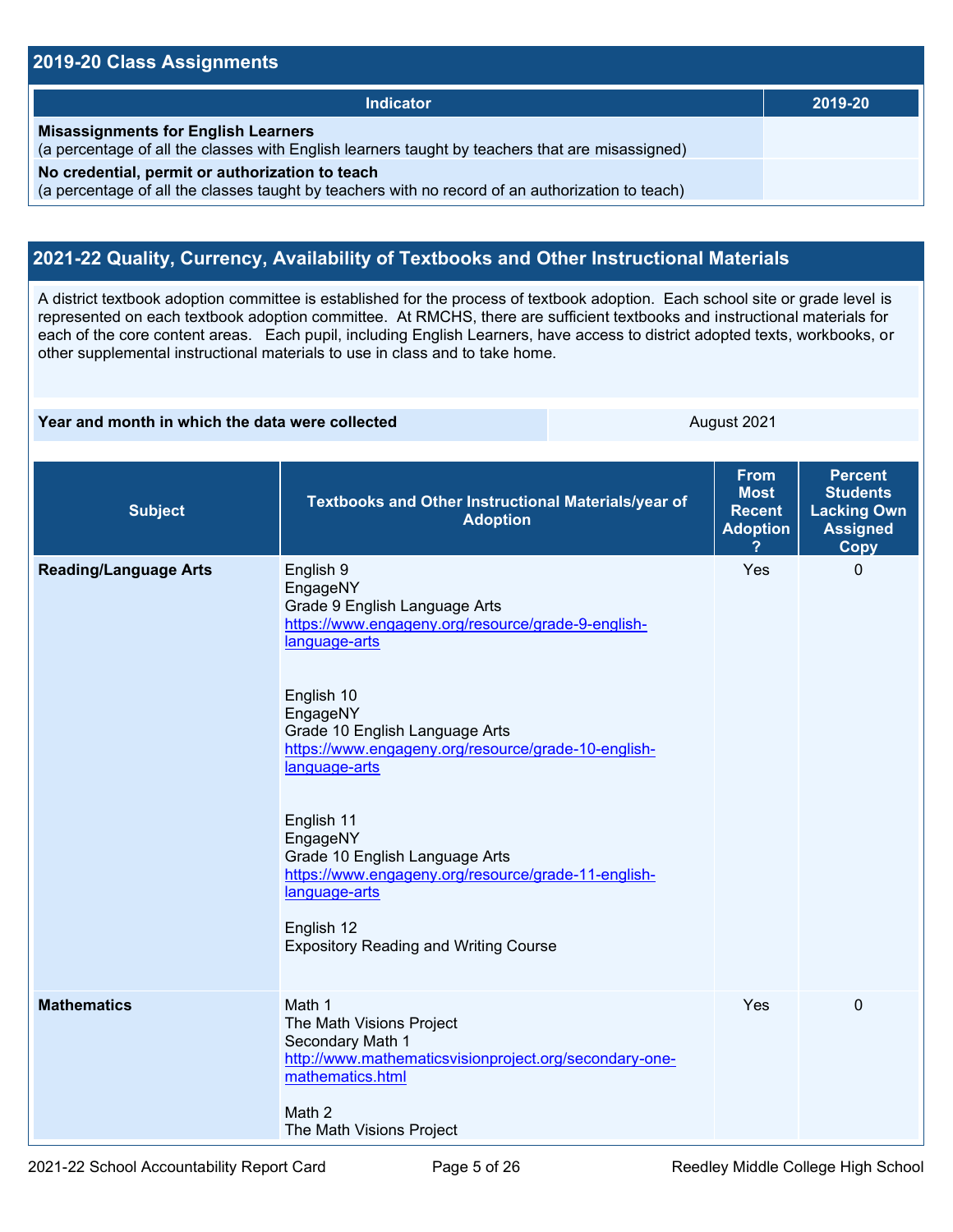|                               | Secondary Math 1<br>http://www.mathematicsvisionproject.org/secondary-<br>mathematics-ii1.html<br>Math 3<br>The Math Visions Project<br>Secondary Math 2<br>Stats: Modeling the World<br><b>AP Edition</b><br>Pearson                                                                                                                                                                                                                                                                       |     |             |
|-------------------------------|---------------------------------------------------------------------------------------------------------------------------------------------------------------------------------------------------------------------------------------------------------------------------------------------------------------------------------------------------------------------------------------------------------------------------------------------------------------------------------------------|-----|-------------|
| <b>Science</b>                | <b>Biology</b><br>Holt, Rinehart and Winston: Modern Biology, 2002 edition<br>Holt, Rinehart and Winston: Modern Biology, 2006 edition<br>Holt, Rinehart and Winston: Biology, 2007 edition<br>Chemistry<br>Pearson: Chemistry<br>2012 edition<br>Introduction to Veterinary Science<br><b>Third Edition</b><br>Cengage Learning<br>Veterinary Assisting: Fundamentals & Applications<br>DelMar Cengage Learning                                                                            | Yes | $\pmb{0}$   |
| <b>History-Social Science</b> | World Geography<br>Pearson:<br><b>Building a Global Perspective</b><br>2009 edition<br>Government<br>Pearson:<br>Magruder's American Government<br>2011 edition<br>Economics<br>McDougal Littell:<br><b>Economics Concepts and Choices</b><br>2008 edition<br>World History, Impact California Social Studies: World<br>History, Culture and Geography<br>McGraw Hill, 2020 edition.<br>US History, Impact California Social Studies: United States<br>History and Geography, 2020 edition. | Yes | $\mathbf 0$ |
| <b>Foreign Language</b>       | Spanish 1<br>Glencoe/McGraw Hill: Buen Viaje! Level 1, 2005/2008<br>edition                                                                                                                                                                                                                                                                                                                                                                                                                 | Yes | $\mathbf 0$ |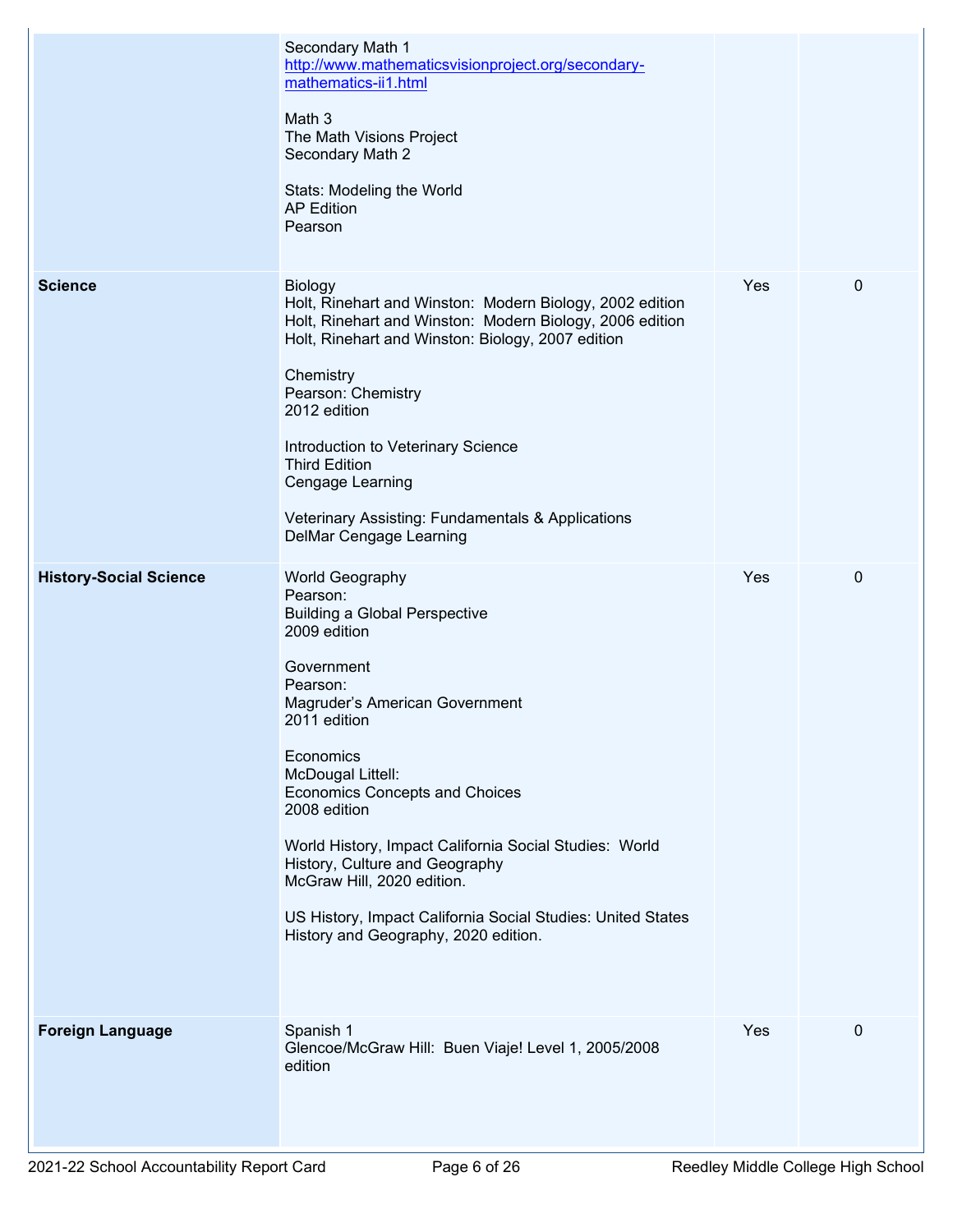| <b>Visual and Performing Arts</b><br><b>Science Laboratory Equipment</b><br>digital balances<br>$(grades 9-12)$<br>Hot plates<br>Microscopes-20 each<br>250 mL Beaker<br>100 mL graduated cylinder<br>10mL graduated cylinder<br>20 mL Test tubes<br>250 mL Erlenmeyer flask<br>50 mL graduated cylinder<br>500 mL erlenmeyer flask<br>600 mL Beaker<br>9 mL test tubes<br>acetic acid<br>acetone<br>acetone wash bottle<br>ammonium thiocyanate<br><b>Balance</b><br>barium hydroxide<br>beaker tongs<br>benzoic acid<br>boric acid<br>calcium carbide<br>calcium chloride<br>calcium hydroxide<br>citric acid |
|-----------------------------------------------------------------------------------------------------------------------------------------------------------------------------------------------------------------------------------------------------------------------------------------------------------------------------------------------------------------------------------------------------------------------------------------------------------------------------------------------------------------------------------------------------------------------------------------------------------------|
|                                                                                                                                                                                                                                                                                                                                                                                                                                                                                                                                                                                                                 |
| copper (II) chloride<br>dropper bottle<br>flint lighter (Striker)<br>goggles<br>guar gum<br>hydrochloric acid<br>hydrogen peroxide<br>iron (II) sulfate<br>iron (III) chloride<br>isopropanol<br><b>Lead Nitrate</b><br>lithium chloride<br>magnesium ribbon<br>magnesium sulfate<br>methanol<br>nitric acid<br>Parafilm<br>phenolphthalein<br>phosphoric acid<br>polyvinyl alcohol<br>portable laboratory burner<br>potassium ferrocyanide<br>Potassium hydroxide<br>Potassium iodide<br>potassium permanganate<br>replacement butane cartridge<br>ring support 5"<br>Sodium borate                            |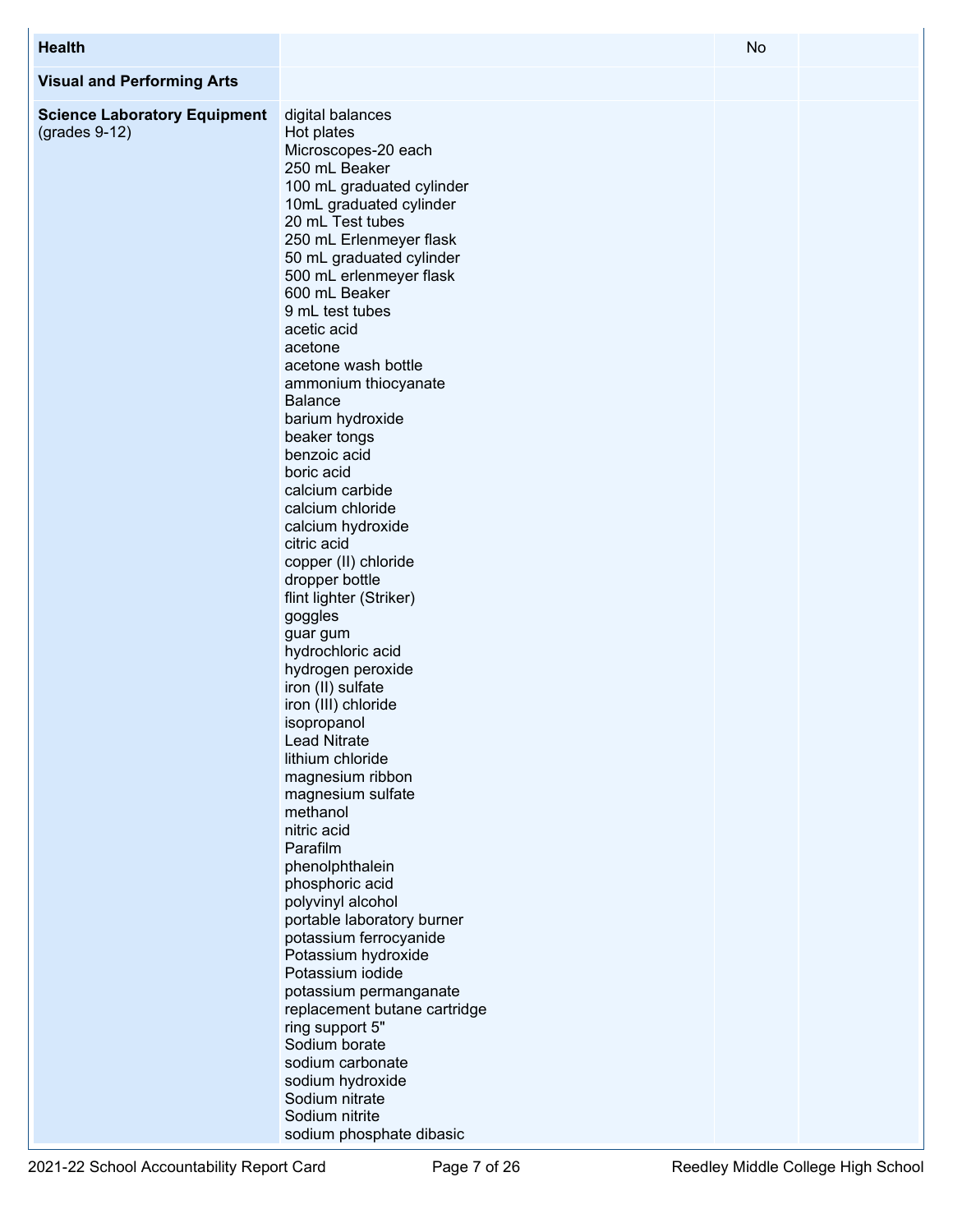### **School Facility Conditions and Planned Improvements**

Reedley Middle College High School is housed on the Reedley College Campus.

Reedley Middle College High School has 8 classrooms, 2 resource rooms, custodial closets, and an administration office. The new RMCHS facility was opened in March of 2019 and is located on the northwest corner of the Reedley College campus. The new building provides a state of the art educational experience for all students. Classrooms and outside spaces are safe, clean, and adequate for up to 275 students.

KCUSD District maintenance staff supports the Reedley College maintenance staff to ensure that the repairs necessary to keep the school in good repair and working order are completed in a timely manner. A work order process is used to ensure efficient service and that emergency repairs are given the highest priority.

The site Principal and College Coordinator work cooperatively with the custodial staff to develop cleaning schedules to ensure a clean and safe school.

Reedley College facility inspection forms are located in the office for viewing.

### **Year and month of the most recent FIT report** 11/2021

**System Inspected Rate Good Rate Fair Rate Poor Repair Needed and Action Taken or Planned Systems:** Gas Leaks, Mechanical/HVAC, Sewer X Exemplary **Interior:** Interior Surfaces X Exemplary **Cleanliness:** Overall Cleanliness, Pest/Vermin Infestation X **Electrical** Exemplary **Restrooms/Fountains:** Restrooms, Sinks/ Fountains X Exemplary **Safety:** Fire Safety, Hazardous Materials X Exemplary **Structural:** Structural Damage, Roofs X Exemplary **External:** Playground/School Grounds, Windows/ Doors/Gates/Fences X Exemplary

| <b>Overall Facility Rate</b> |      |      |      |
|------------------------------|------|------|------|
| <b>Exemplary</b>             | Good | Fair | Poor |
|                              |      |      |      |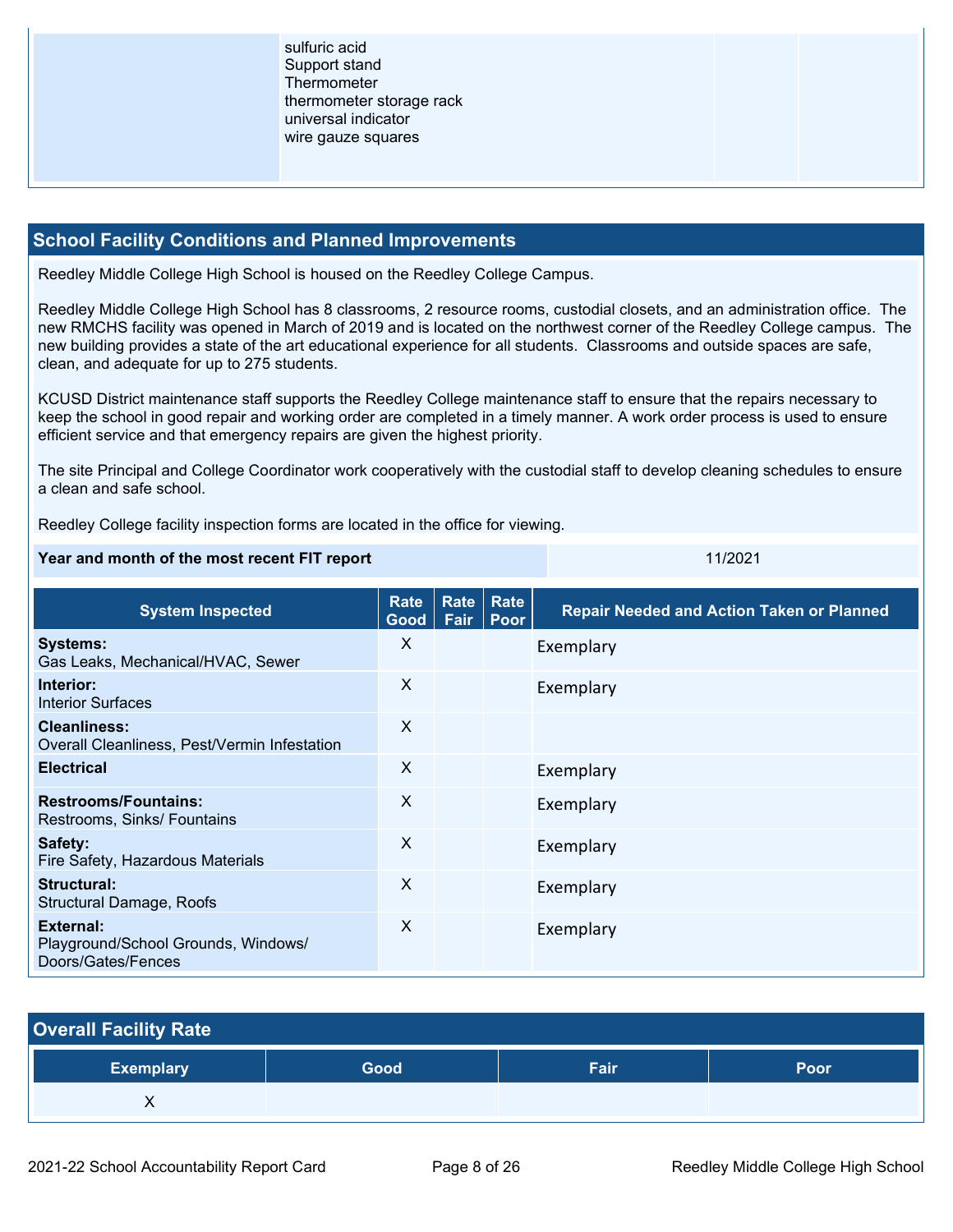## **B. Pupil Outcomes State Priority: Pupil Achievement**

The SARC provides the following information relevant to the State priority: Pupil Achievement (Priority 4):

### **Statewide Assessments**

(i.e., California Assessment of Student Performance and Progress [CAASPP] System includes the Smarter Balanced Summative Assessments for students in the general education population and the California Alternate Assessments [CAAs] for English language arts/literacy [ELA] and mathematics given in grades three through eight and grade eleven. Only eligible students may participate in the administration of the CAAs. CAAs items are aligned with alternate achievement standards, which are linked with the Common Core State Standards [CCSS] for students with the most significant cognitive disabilities).

The CAASPP System encompasses the following assessments and student participation requirements:

- 1. **Smarter Balanced Summative Assessments and CAAs for ELA** in grades three through eight and grade eleven.
- 2. **Smarter Balanced Summative Assessments and CAAs for mathematics** in grades three through eight and grade eleven.
- 3. **California Science Test (CAST) and CAAs for Science** in grades five, eight, and once in high school (i.e., grade ten, eleven, or twelve).

### **SARC Reporting in the 2020-2021 School Year Only**

Where the most viable option, LEAs were required to administer the statewide summative assessment in ELA and mathematics. Where a statewide summative assessment was not the most viable option for the LEA (or for one or more gradelevel[s] within the LEA) due to the pandemic, LEAs were allowed to report results from a different assessment that met the criteria established by the State Board of Education (SBE) on March 16, 2021. The assessments were required to be:

- Aligned with CA CCSS for ELA and mathematics;
- Available to students in grades 3 through 8, and grade 11; and
- Uniformly administered across a grade, grade span, school, or district to all eligible students.

### **Options**

Note that the CAAs could only be administered in-person following health and safety requirements. If it was not viable for the LEA to administer the CAAs in person with health and safety guidelines in place, the LEA was directed to not administer the tests. There were no other assessment options available for the CAAs. Schools administered the Smarter Balanced Summative Assessments for ELA and mathematics, other assessments that meet the SBE criteria, or a combination of both, and they could only choose one of the following:

- Smarter Balanced ELA and mathematics summative assessments;
- Other assessments meeting the SBE criteria; or
- Combination of Smarter Balanced ELA and mathematics summative assessments and other assessments.

The percentage of students who have successfully completed courses that satisfy the requirements for entrance to the University of California and the California State University, or career technical education sequences or programs of study.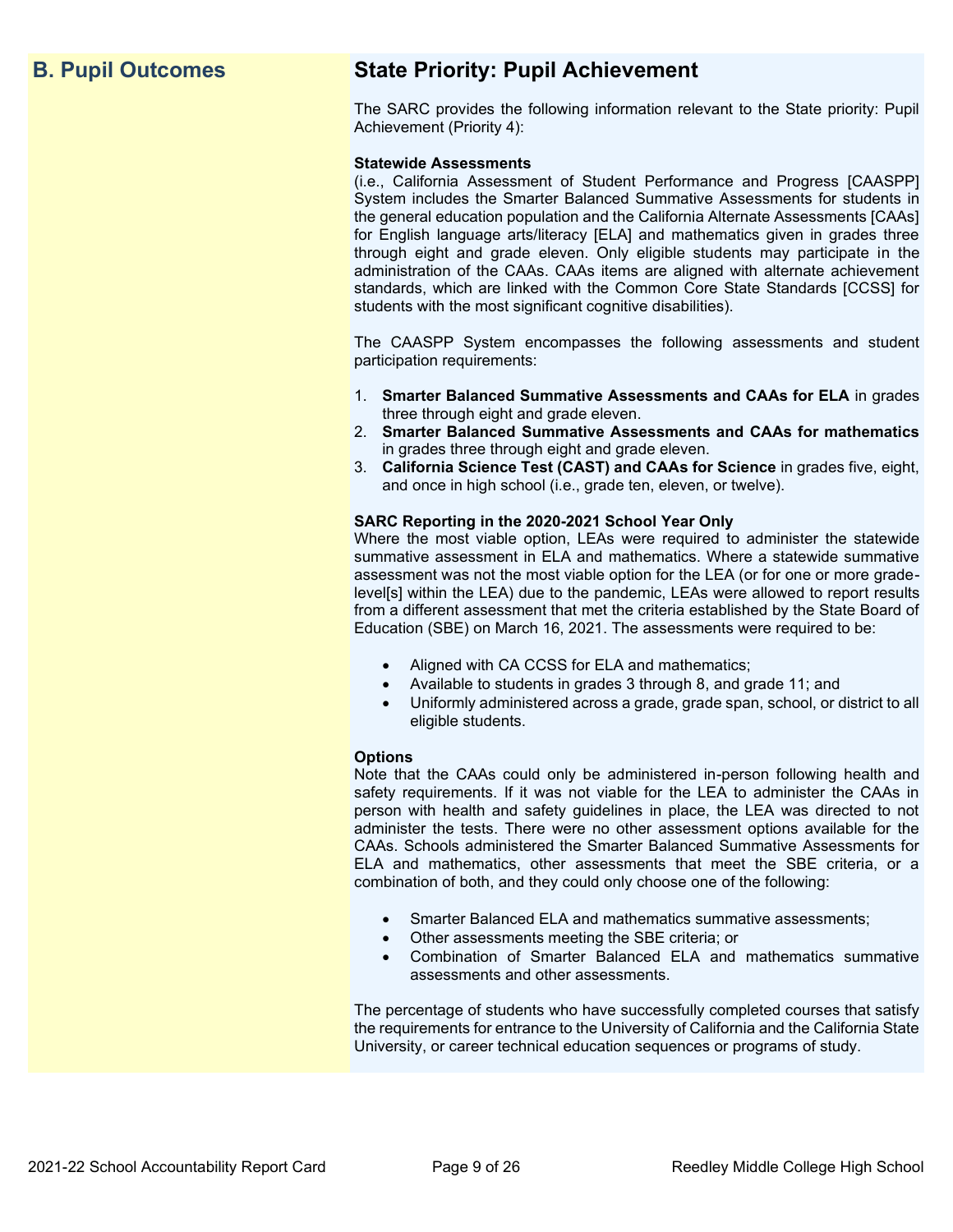### **Percentage of Students Meeting or Exceeding the State Standard on CAASPP**

This table displays CAASPP test results in ELA and mathematics for all students grades three through eight and grade eleven taking and completing a state-administered assessment.

The 2019-2020 data cells with N/A values indicate that the 2019-2020 data are not available due to the COVID-19 pandemic and resulting summative test suspension. The Executive Order N-30-20 was issued which waived the assessment, accountability, and reporting requirements for the 2019-2020 school year.

The 2020-2021 data cells have N/A values because these data are not comparable to other year data due to the COVID-19 pandemic during the 2020-2021 school year. Where the CAASPP assessments in ELA and/or mathematics is not the most viable option, the LEAs were allowed to administer local assessments. Therefore, the 2020-2021 data between school years for the school, district, state are not an accurate comparison. As such, it is inappropriate to compare results of the 2020-2021 school year to other school years.

| Subject                                                              | <b>School</b><br>2019-20 | <b>School</b><br>2020-21 | <b>District</b><br>2019-20 | <b>District</b><br>2020-21 | <b>State</b><br>2019-20 | <b>State</b><br>2020-21 |
|----------------------------------------------------------------------|--------------------------|--------------------------|----------------------------|----------------------------|-------------------------|-------------------------|
| <b>English Language Arts/Literacy</b><br>$\left($ grades 3-8 and 11) | N/A                      | N/A                      | N/A                        | N/A                        | N/A                     | N/A                     |
| <b>Mathematics</b><br>$(grades 3-8 and 11)$                          | N/A                      | N/A                      | N/A                        | N/A                        | N/A                     | N/A                     |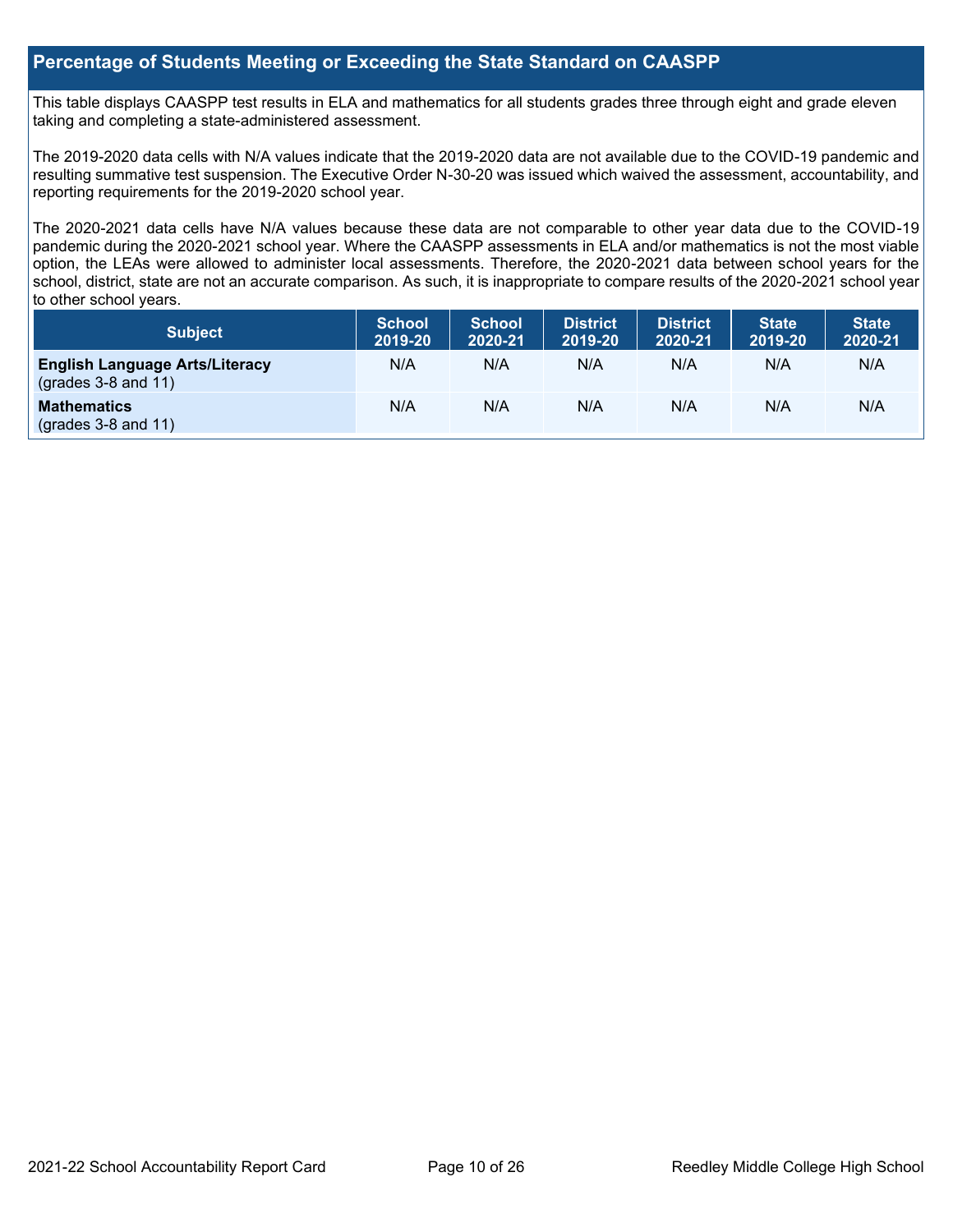## **2020-21 CAASPP Test Results in ELA by Student Group**

This table displays CAASPP test results in ELA by student group for students grades three through eight and grade eleven taking and completing a state-administered assessment. The CDE will populate this table for schools in cases where the school administered the CAASPP assessment. In cases where the school administered a local assessment instead of CAASPP, the CDE will populate this table with "NT" values, meaning this school did not test students using the CAASPP. See the local assessment(s) table for more information.

| <b>CAASPP</b><br><b>Student Groups</b>               | <b>CAASPP</b><br><b>Total</b><br><b>Enrollment</b> | <b>CAASPP</b><br><b>Number</b><br><b>Tested</b> | <b>CAASPP</b><br><b>Percent</b><br><b>Tested</b> | <b>CAASPP</b><br><b>Percent</b><br><b>Not Tested</b> | <b>CAASPP</b><br><b>Percent</b><br><b>Met or</b><br><b>Exceeded</b> |
|------------------------------------------------------|----------------------------------------------------|-------------------------------------------------|--------------------------------------------------|------------------------------------------------------|---------------------------------------------------------------------|
| <b>All Students</b>                                  | 65                                                 | 62                                              | 95.38                                            | 4.62                                                 | 95.16                                                               |
| <b>Female</b>                                        | 32                                                 | 30                                              | 93.75                                            | 6.25                                                 | 96.67                                                               |
| <b>Male</b>                                          | 33                                                 | 32                                              | 96.97                                            | 3.03                                                 | 93.75                                                               |
| American Indian or Alaska Native                     | $\mathbf 0$                                        | $\pmb{0}$                                       | 0                                                | $\overline{0}$                                       | 0                                                                   |
| <b>Asian</b>                                         | $\mathbf 0$                                        | $\pmb{0}$                                       | $\mathbf{0}$                                     | $\Omega$                                             | 0                                                                   |
| <b>Black or African American</b>                     | $\mathbf{0}$                                       | $\mathbf 0$                                     | $\mathbf{0}$                                     | $\Omega$                                             | 0                                                                   |
| <b>Filipino</b>                                      | $\mathbf 0$                                        | $\mathbf 0$                                     | $\mathbf 0$                                      | $\overline{0}$                                       | $\mathbf 0$                                                         |
| <b>Hispanic or Latino</b>                            | 54                                                 | 51                                              | 94.44                                            | 5.56                                                 | 96.08                                                               |
| <b>Native Hawaiian or Pacific Islander</b>           | $\Omega$                                           | $\boldsymbol{0}$                                | 0                                                | $\mathbf 0$                                          | 0                                                                   |
| <b>Two or More Races</b>                             | $\overline{0}$                                     | $\pmb{0}$                                       | $\mathbf{0}$                                     | $\mathbf 0$                                          | $\pmb{0}$                                                           |
| <b>White</b>                                         | 11                                                 | 11                                              | 100                                              | $\Omega$                                             | 90.91                                                               |
| <b>English Learners</b>                              | $\mathbf 0$                                        | $\pmb{0}$                                       | $\mathbf{0}$                                     | $\mathbf 0$                                          | 0                                                                   |
| <b>Foster Youth</b>                                  | $\Omega$                                           | $\mathbf 0$                                     | $\mathbf{0}$                                     | $\Omega$                                             | 0                                                                   |
| <b>Homeless</b>                                      | 0                                                  | $\mathbf 0$                                     | $\mathbf 0$                                      | $\Omega$                                             | 0                                                                   |
| <b>Military</b>                                      | $\mathbf 0$                                        | $\pmb{0}$                                       | 0                                                | 0                                                    | $\pmb{0}$                                                           |
| <b>Socioeconomically Disadvantaged</b>               | 51                                                 | 48                                              | 94.12                                            | 5.88                                                 | 93.75                                                               |
| <b>Students Receiving Migrant Education Services</b> |                                                    | --                                              |                                                  |                                                      |                                                                     |
| <b>Students with Disabilities</b>                    | --                                                 | --                                              | --                                               | --                                                   | --                                                                  |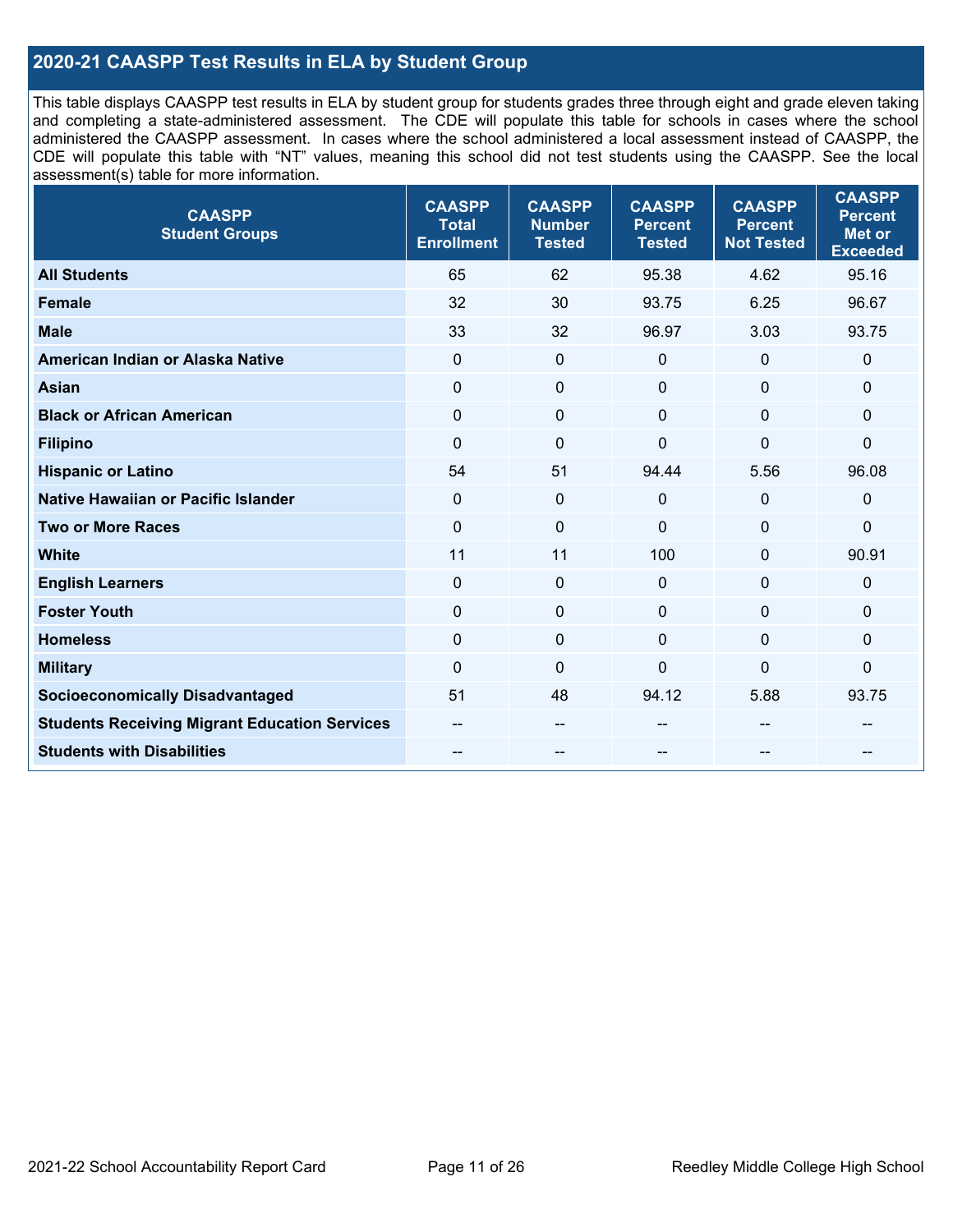## **2020-21 CAASPP Test Results in Math by Student Group**

This table displays CAASPP test results in Math by student group for students grades three through eight and grade eleven taking and completing a state-administered assessment. The CDE will populate this table for schools in cases where the school administered the CAASPP assessment. In cases where the school administered a local assessment instead of CAASPP, the CDE will populate this table with "NT" values, meaning this school did not test students using the CAASPP. See the local assessment(s) table for more information.

| <b>CAASPP</b><br><b>Student Groups</b>               | <b>CAASPP</b><br><b>Total</b><br><b>Enrollment</b> | <b>CAASPP</b><br><b>Number</b><br><b>Tested</b> | <b>CAASPP</b><br><b>Percent</b><br><b>Tested</b> | <b>CAASPP</b><br><b>Percent</b><br><b>Not Tested</b> | <b>CAASPP</b><br><b>Percent</b><br><b>Met or</b><br><b>Exceeded</b> |
|------------------------------------------------------|----------------------------------------------------|-------------------------------------------------|--------------------------------------------------|------------------------------------------------------|---------------------------------------------------------------------|
| <b>All Students</b>                                  | 65                                                 | 62                                              | 95.38                                            | 4.62                                                 | 40.32                                                               |
| Female                                               | 32                                                 | 30                                              | 93.75                                            | 6.25                                                 | 33.33                                                               |
| <b>Male</b>                                          | 33                                                 | 32                                              | 96.97                                            | 3.03                                                 | 46.88                                                               |
| American Indian or Alaska Native                     | $\mathbf 0$                                        | $\mathbf 0$                                     | $\mathbf 0$                                      | 0                                                    | $\mathbf 0$                                                         |
| <b>Asian</b>                                         | $\mathbf 0$                                        | $\pmb{0}$                                       | $\mathbf 0$                                      | 0                                                    | $\mathbf 0$                                                         |
| <b>Black or African American</b>                     | $\mathbf{0}$                                       | $\mathbf 0$                                     | $\Omega$                                         | $\Omega$                                             | $\mathbf 0$                                                         |
| <b>Filipino</b>                                      | $\Omega$                                           | $\mathbf 0$                                     | $\mathbf{0}$                                     | $\Omega$                                             | $\mathbf 0$                                                         |
| <b>Hispanic or Latino</b>                            | 54                                                 | 51                                              | 94.44                                            | 5.56                                                 | 35.29                                                               |
| <b>Native Hawaiian or Pacific Islander</b>           | $\mathbf{0}$                                       | $\pmb{0}$                                       | $\mathbf 0$                                      | $\Omega$                                             | $\pmb{0}$                                                           |
| <b>Two or More Races</b>                             | $\mathbf 0$                                        | $\pmb{0}$                                       | 0                                                | 0                                                    | $\pmb{0}$                                                           |
| <b>White</b>                                         | 11                                                 | 11                                              | 100.00                                           | 0.00                                                 | 63.64                                                               |
| <b>English Learners</b>                              | $\mathbf{0}$                                       | $\mathbf 0$                                     | $\mathbf 0$                                      | 0                                                    | $\mathbf 0$                                                         |
| <b>Foster Youth</b>                                  | $\mathbf 0$                                        | $\mathbf 0$                                     | $\mathbf 0$                                      | 0                                                    | $\mathbf 0$                                                         |
| <b>Homeless</b>                                      | $\mathbf{0}$                                       | $\pmb{0}$                                       | $\mathbf 0$                                      | $\Omega$                                             | $\mathbf 0$                                                         |
| <b>Military</b>                                      | $\mathbf 0$                                        | $\pmb{0}$                                       | 0                                                | $\mathbf{0}$                                         | $\pmb{0}$                                                           |
| <b>Socioeconomically Disadvantaged</b>               | 51                                                 | 48                                              | 94.12                                            | 5.88                                                 | 31.25                                                               |
| <b>Students Receiving Migrant Education Services</b> |                                                    | --                                              |                                                  |                                                      |                                                                     |
| <b>Students with Disabilities</b>                    |                                                    |                                                 |                                                  |                                                      |                                                                     |

### **2020-21 Local Assessment Test Results in ELA by Student Group**

This table displays Local Assessment test results in ELA by student group for students grades three through eight and grade eleven. LEAs/schools will populate this table for schools in cases where the school administered a local assessment. In cases where the school administered the CAASPP assessment, LEAs/schools will populate this table with "N/A" values in all cells, meaning this table is Not Applicable for this school.

| N/A<br><b>Student Groups</b>     | N/A<br><b>Total</b><br><b>Enrollment</b> | N/A<br><b>Number</b><br><b>Tested</b> | N/A<br><b>Percent</b><br><b>Tested</b> | N/A<br><b>Percent</b><br><b>Not Tested</b> | N/A<br><b>Percent</b><br>At or Above<br><b>Grade Level</b> |
|----------------------------------|------------------------------------------|---------------------------------------|----------------------------------------|--------------------------------------------|------------------------------------------------------------|
| <b>All Students</b>              | N/A                                      | N/A                                   | N/A                                    | N/A                                        | N/A                                                        |
| Female                           | N/A                                      | N/A                                   | N/A                                    | N/A                                        | N/A                                                        |
| <b>Male</b>                      | N/A                                      | N/A                                   | N/A                                    | N/A                                        | N/A                                                        |
| American Indian or Alaska Native | N/A                                      | N/A                                   | N/A                                    | N/A                                        | N/A                                                        |
| <b>Asian</b>                     | N/A                                      | N/A                                   | N/A                                    | N/A                                        | N/A                                                        |

2021-22 School Accountability Report Card **Page 12 of 26 Reedley Middle College High School**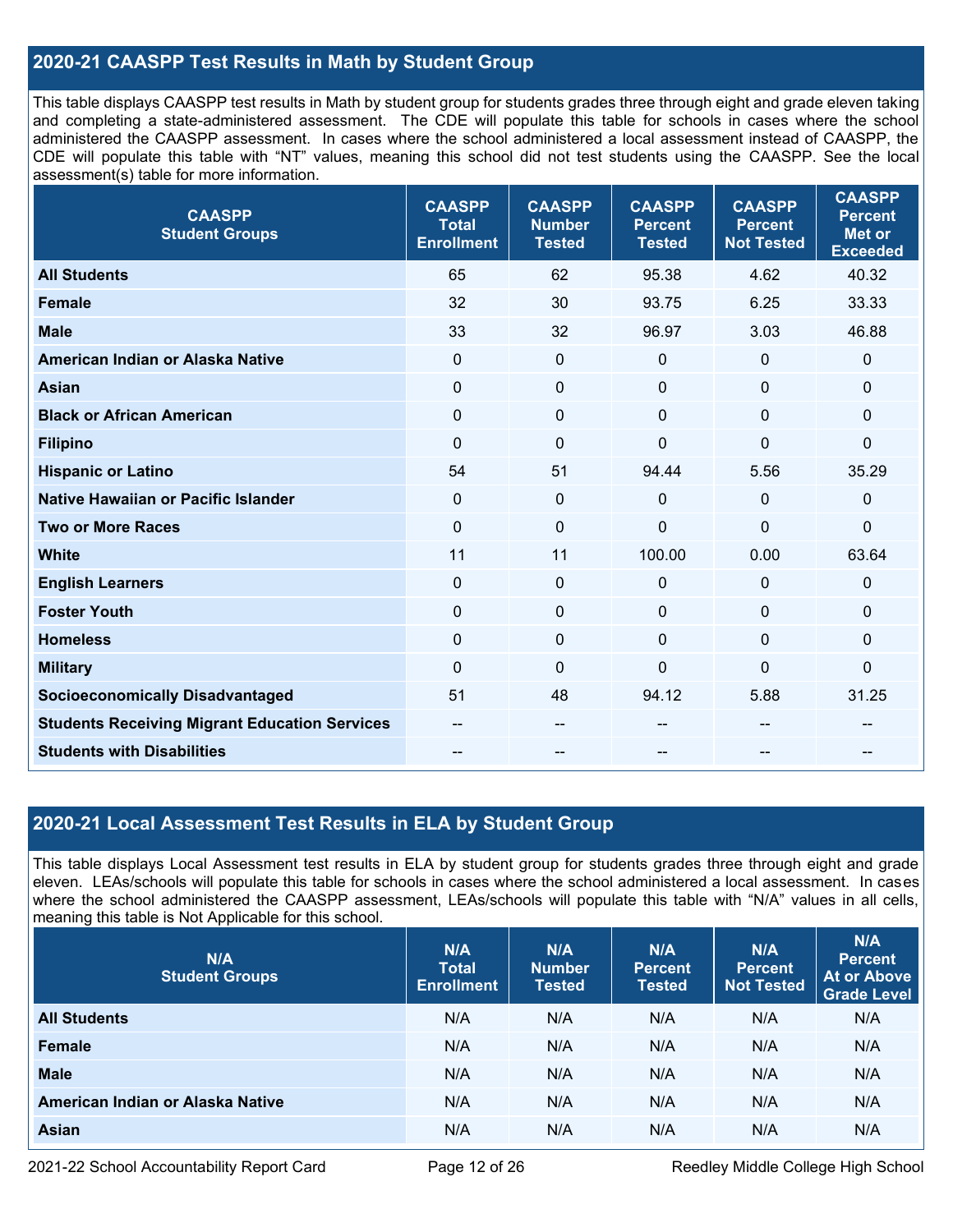| <b>Black or African American</b>                                                           | N/A | N/A | N/A | N/A | N/A |  |  |  |
|--------------------------------------------------------------------------------------------|-----|-----|-----|-----|-----|--|--|--|
| <b>Filipino</b>                                                                            | N/A | N/A | N/A | N/A | N/A |  |  |  |
| <b>Hispanic or Latino</b>                                                                  | N/A | N/A | N/A | N/A | N/A |  |  |  |
| Native Hawaiian or Pacific Islander                                                        | N/A | N/A | N/A | N/A | N/A |  |  |  |
| <b>Two or More Races</b>                                                                   | N/A | N/A | N/A | N/A | N/A |  |  |  |
| <b>White</b>                                                                               | N/A | N/A | N/A | N/A | N/A |  |  |  |
| <b>English Learners</b>                                                                    | N/A | N/A | N/A | N/A | N/A |  |  |  |
| <b>Foster Youth</b>                                                                        | N/A | N/A | N/A | N/A | N/A |  |  |  |
| <b>Homeless</b>                                                                            | N/A | N/A | N/A | N/A | N/A |  |  |  |
| <b>Military</b>                                                                            | N/A | N/A | N/A | N/A | N/A |  |  |  |
| <b>Socioeconomically Disadvantaged</b>                                                     | N/A | N/A | N/A | N/A | N/A |  |  |  |
| <b>Students Receiving Migrant Education Services</b>                                       | N/A | N/A | N/A | N/A | N/A |  |  |  |
| <b>Students with Disabilities</b>                                                          | N/A | N/A | N/A | N/A | N/A |  |  |  |
| *At or above the grade-level standard in the context of the local assessment administered. |     |     |     |     |     |  |  |  |

## **2020-21 Local Assessment Test Results in Math by Student Group**

This table displays Local Assessment test results in Math by student group for students grades three through eight and grade eleven. LEAs/schools will populate this table for schools in cases where the school administered a local assessment. In cases where the school administered the CAASPP assessment, LEAs/schools will populate this table with "N/A" values in all cells, meaning this table is Not Applicable for this school.

| N/A<br><b>Student Groups</b>                         | N/A<br><b>Total</b><br><b>Enrollment</b> | N/A<br><b>Number</b><br><b>Tested</b> | N/A<br><b>Percent</b><br><b>Tested</b> | N/A<br><b>Percent</b><br><b>Not Tested</b> | N/A<br><b>Percent</b><br><b>At or Above</b><br><b>Grade Level</b> |
|------------------------------------------------------|------------------------------------------|---------------------------------------|----------------------------------------|--------------------------------------------|-------------------------------------------------------------------|
| <b>All Students</b>                                  | N/A                                      | N/A                                   | N/A                                    | N/A                                        | N/A                                                               |
| <b>Female</b>                                        | N/A                                      | N/A                                   | N/A                                    | N/A                                        | N/A                                                               |
| <b>Male</b>                                          | N/A                                      | N/A                                   | N/A                                    | N/A                                        | N/A                                                               |
| American Indian or Alaska Native                     | N/A                                      | N/A                                   | N/A                                    | N/A                                        | N/A                                                               |
| <b>Asian</b>                                         | N/A                                      | N/A                                   | N/A                                    | N/A                                        | N/A                                                               |
| <b>Black or African American</b>                     | N/A                                      | N/A                                   | N/A                                    | N/A                                        | N/A                                                               |
| <b>Filipino</b>                                      | N/A                                      | N/A                                   | N/A                                    | N/A                                        | N/A                                                               |
| <b>Hispanic or Latino</b>                            | N/A                                      | N/A                                   | N/A                                    | N/A                                        | N/A                                                               |
| Native Hawaiian or Pacific Islander                  | N/A                                      | N/A                                   | N/A                                    | N/A                                        | N/A                                                               |
| <b>Two or More Races</b>                             | N/A                                      | N/A                                   | N/A                                    | N/A                                        | N/A                                                               |
| <b>White</b>                                         | N/A                                      | N/A                                   | N/A                                    | N/A                                        | N/A                                                               |
| <b>English Learners</b>                              | N/A                                      | N/A                                   | N/A                                    | N/A                                        | N/A                                                               |
| <b>Foster Youth</b>                                  | N/A                                      | N/A                                   | N/A                                    | N/A                                        | N/A                                                               |
| <b>Homeless</b>                                      | N/A                                      | N/A                                   | N/A                                    | N/A                                        | N/A                                                               |
| <b>Military</b>                                      | N/A                                      | N/A                                   | N/A                                    | N/A                                        | N/A                                                               |
| <b>Socioeconomically Disadvantaged</b>               | N/A                                      | N/A                                   | N/A                                    | N/A                                        | N/A                                                               |
| <b>Students Receiving Migrant Education Services</b> | N/A                                      | N/A                                   | N/A                                    | N/A                                        | N/A                                                               |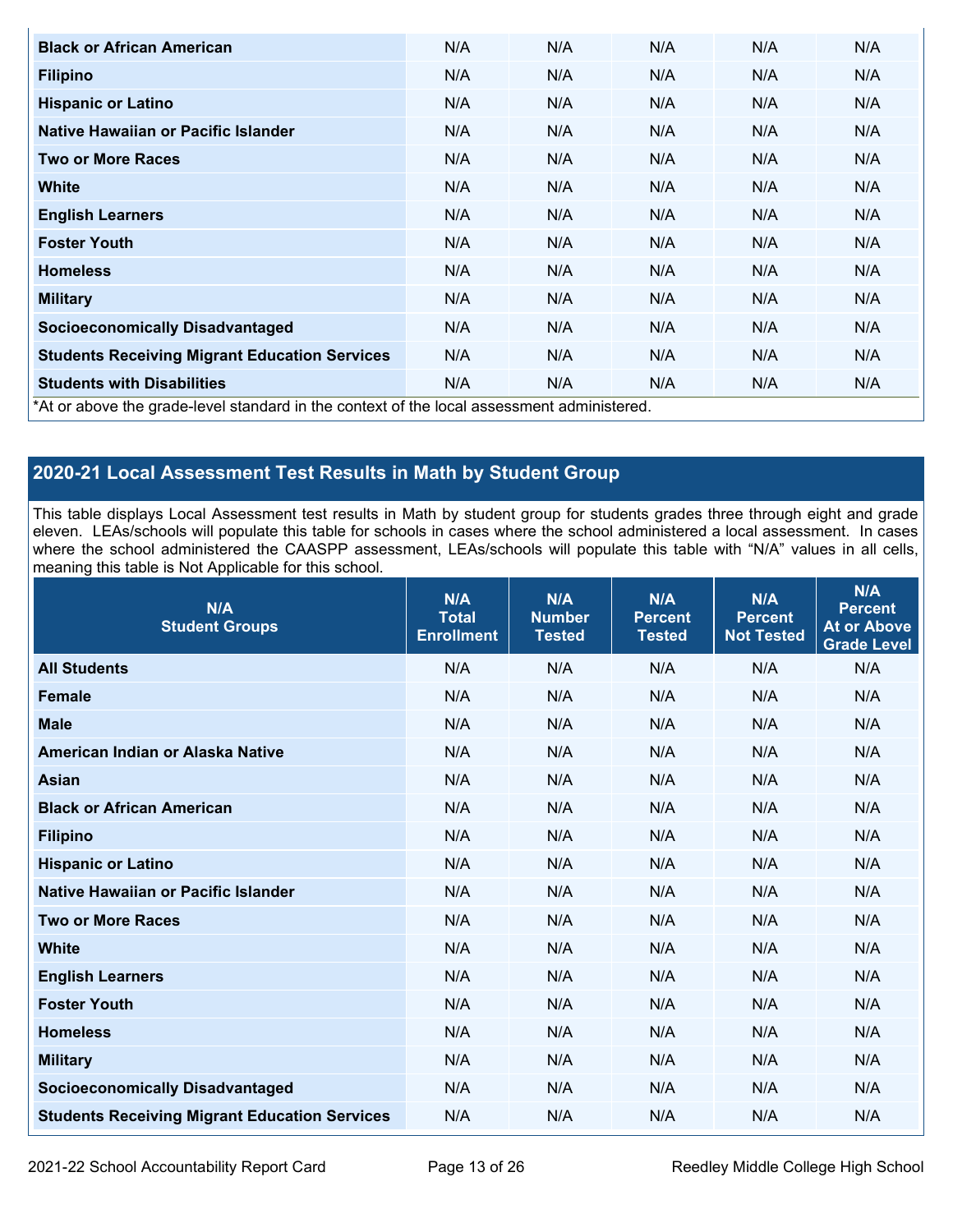| <b>Students with Disabilities</b>                                                           | N/A | N/A | N/A | N/A | N/A |  |
|---------------------------------------------------------------------------------------------|-----|-----|-----|-----|-----|--|
| *At as above the escale level standard in the context of the local accordinate admissioned. |     |     |     |     |     |  |

\*At or above the grade-level standard in the context of the local assessment administered.

### **CAASPP Test Results in Science for All Students**

This table displays the percentage of all students grades five, eight, and High School meeting or exceeding the State Standard.

The 2019-2020 data cells with N/A values indicate that the 2019-2020 data are not available due to the COVID-19 pandemic and resulting summative testing suspension. The Executive Order N-30-20 was issued which waived the assessment, accountability, and reporting requirements for the 2019-2020 school year.

For any 2020-2021 data cells with N/T values indicate that this school did not test students using the CAASPP Science.

| <b>Subject</b>                                  | <b>School</b> | <b>School</b> | <b>District</b> | District | <b>State</b> | <b>State</b> |
|-------------------------------------------------|---------------|---------------|-----------------|----------|--------------|--------------|
|                                                 | 2019-20       | 2020-21       | 2019-20         | 2020-21  | 2019-20      | 2020-21      |
| <b>Science</b><br>(grades 5, 8 and high school) | N/A           | ΝT            | N/A             | NT       | N/A          | 28.72        |

### **2020-21 CAASPP Test Results in Science by Student Group**

This table displays CAASPP test results in Science by student group for students grades five, eight, and High School. For any data cells with N/T values indicate that this school did not test students using the CAASPP Science.

| <b>Student Group</b>                                 | <b>Total</b><br><b>Enrollment</b> | <b>Number</b><br><b>Tested</b> | <b>Percent</b><br><b>Tested</b> | <b>Percent</b><br><b>Not Tested</b> | <b>Percent</b><br><b>Met or</b><br><b>Exceeded</b> |
|------------------------------------------------------|-----------------------------------|--------------------------------|---------------------------------|-------------------------------------|----------------------------------------------------|
| <b>All Students</b>                                  | 111                               | <b>NT</b>                      | <b>NT</b>                       | <b>NT</b>                           | <b>NT</b>                                          |
| Female                                               | 64                                | <b>NT</b>                      | <b>NT</b>                       | <b>NT</b>                           | <b>NT</b>                                          |
| <b>Male</b>                                          | 47                                | <b>NT</b>                      | <b>NT</b>                       | <b>NT</b>                           | <b>NT</b>                                          |
| American Indian or Alaska Native                     | $\sim$                            | <b>NT</b>                      | <b>NT</b>                       | <b>NT</b>                           | <b>NT</b>                                          |
| <b>Asian</b>                                         | $\mathbf 0$                       | $\pmb{0}$                      | $\pmb{0}$                       | $\mathbf 0$                         | $\mathbf{0}$                                       |
| <b>Black or African American</b>                     | $\pmb{0}$                         | $\pmb{0}$                      | $\mathbf 0$                     | $\mathbf 0$                         | $\mathbf 0$                                        |
| <b>Filipino</b>                                      | $\Omega$                          | $\mathbf 0$                    | $\mathbf{0}$                    | $\Omega$                            | $\mathbf 0$                                        |
| <b>Hispanic or Latino</b>                            | 92                                | <b>NT</b>                      | <b>NT</b>                       | <b>NT</b>                           | <b>NT</b>                                          |
| Native Hawaiian or Pacific Islander                  | 0                                 | $\mathbf 0$                    | $\mathbf{0}$                    | $\mathbf 0$                         | $\mathbf{0}$                                       |
| <b>Two or More Races</b>                             | $\overline{\phantom{a}}$          | <b>NT</b>                      | <b>NT</b>                       | <b>NT</b>                           | <b>NT</b>                                          |
| <b>White</b>                                         | 16                                | <b>NT</b>                      | <b>NT</b>                       | <b>NT</b>                           | <b>NT</b>                                          |
| <b>English Learners</b>                              | $\mathbf 0$                       | $\mathbf 0$                    | $\mathbf 0$                     | $\mathbf 0$                         | $\mathbf{0}$                                       |
| <b>Foster Youth</b>                                  | $\pmb{0}$                         | $\pmb{0}$                      | $\pmb{0}$                       | $\mathbf 0$                         | $\mathbf 0$                                        |
| <b>Homeless</b>                                      | $\mathbf 0$                       | $\mathbf{0}$                   | $\mathbf 0$                     | $\mathbf 0$                         | $\mathbf 0$                                        |
| <b>Military</b>                                      | 0                                 | $\mathbf 0$                    | $\Omega$                        | $\mathbf{0}$                        | $\mathbf{0}$                                       |
| <b>Socioeconomically Disadvantaged</b>               | 86                                | <b>NT</b>                      | <b>NT</b>                       | <b>NT</b>                           | <b>NT</b>                                          |
| <b>Students Receiving Migrant Education Services</b> |                                   | <b>NT</b>                      | <b>NT</b>                       | <b>NT</b>                           | <b>NT</b>                                          |
| <b>Students with Disabilities</b>                    | --                                | <b>NT</b>                      | <b>NT</b>                       | <b>NT</b>                           | <b>NT</b>                                          |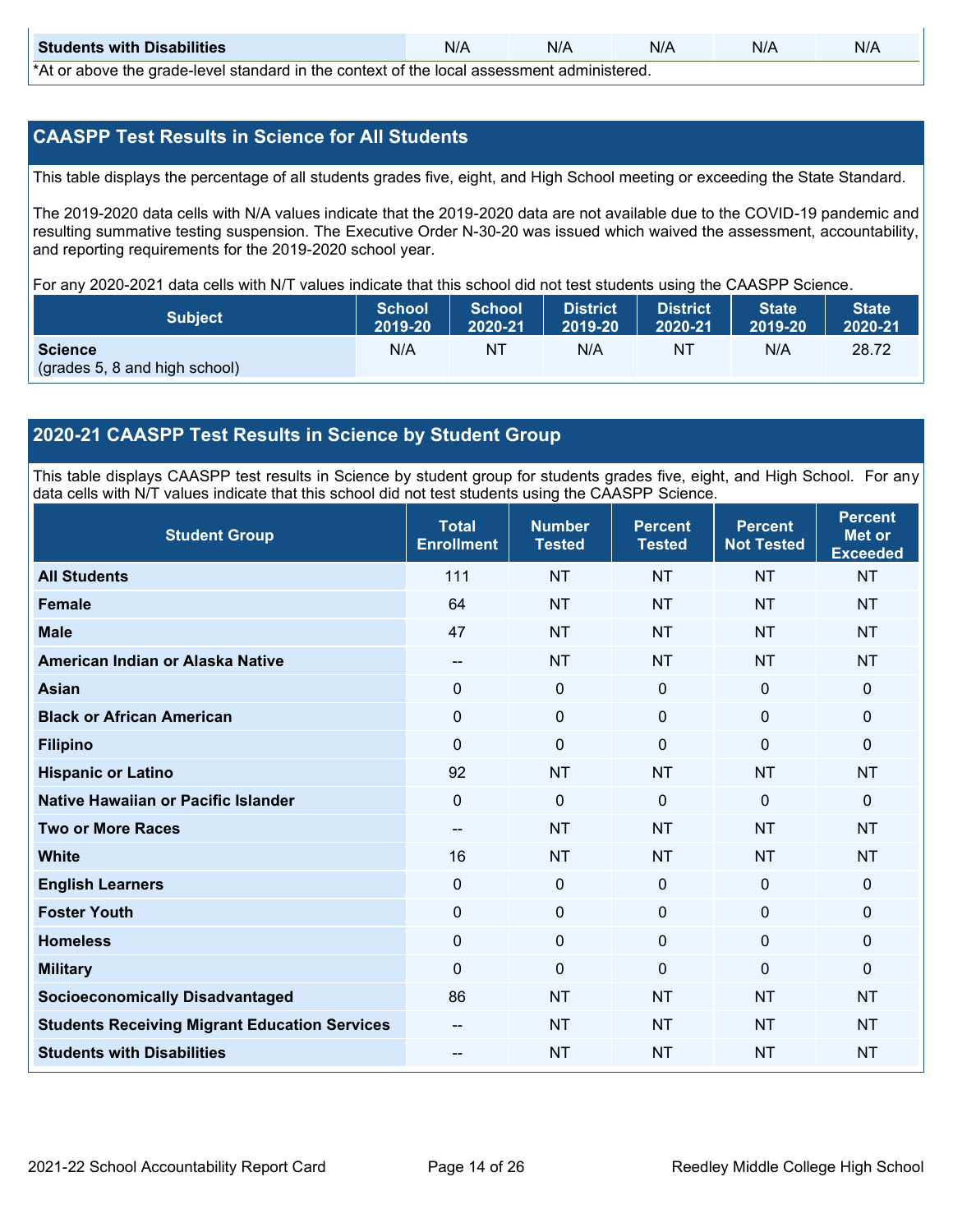### **2020-21 Career Technical Education Programs**

During the 2020-2021 school year, RMCHS offered one CTE pathway of study in Agriculture Business.

All RMCHS students are dual enrolled in both high school courses and community college courses thru Reedley College beginning their 9th grade year. Both high school and college academic counselors guide students to schedule their high school and college courses in order to graduate from high school and meet their post secondary educational goals. Each year students follow their course sequencing outlined in their Student Education Plan (SEP). For 9th and 10th grade all courses are cohort model and the college professors come to RMCHS classrooms to provide instruction. For the 11th and 12th grade, students are integrated into the college campus and take college courses with the general population of college students. All students in the Ag Business pathway take an Ag leadership course their 11th grade year and they take an Ag Business and Economics their 12th grade year. All Ag business pathway students participate in FFA as well.

Ag business pathway students take a minimum of: Survey of Agriculture, Introduction to Ag Business, Ag Accounting, Introduction to Animal Science, Introduction to Plant Science, and Ag sales and Communication. Business Admin pathway students take a minimum of Computer Concepts, Introduction to Business, Intro to Macro-Econ, Intro to Entrepreneurship, Operations of Small Business, Principles of Accounting. However, this pathway is not considered a high school CTE pathway but rather a college career pathway.

## **2020-21 Career Technical Education (CTE) Participation**

| <b>Measure</b>                                                                                                                    | <b>CTE Program Participation</b> |
|-----------------------------------------------------------------------------------------------------------------------------------|----------------------------------|
| Number of Pupils Participating in CTE                                                                                             | 186                              |
| Percent of Pupils that Complete a CTE Program and Earn a High School Diploma                                                      | 100                              |
| Percent of CTE Courses that are Sequenced or Articulated Between the School and<br><b>Institutions of Postsecondary Education</b> | 16.7                             |

### **Course Enrollment/Completion**

This table displays the course enrollment/completion of University of California (UC) and/or California State University (CSU) admission requirements.

| <b>UC/CSU Course Measure</b>                                                | <b>Percent</b>   |
|-----------------------------------------------------------------------------|------------------|
| 2020-2021 Pupils Enrolled in Courses Required for UC/CSU Admission          | 100 <sup>°</sup> |
| 2019-2020 Graduates Who Completed All Courses Required for UC/CSU Admission | 67.35            |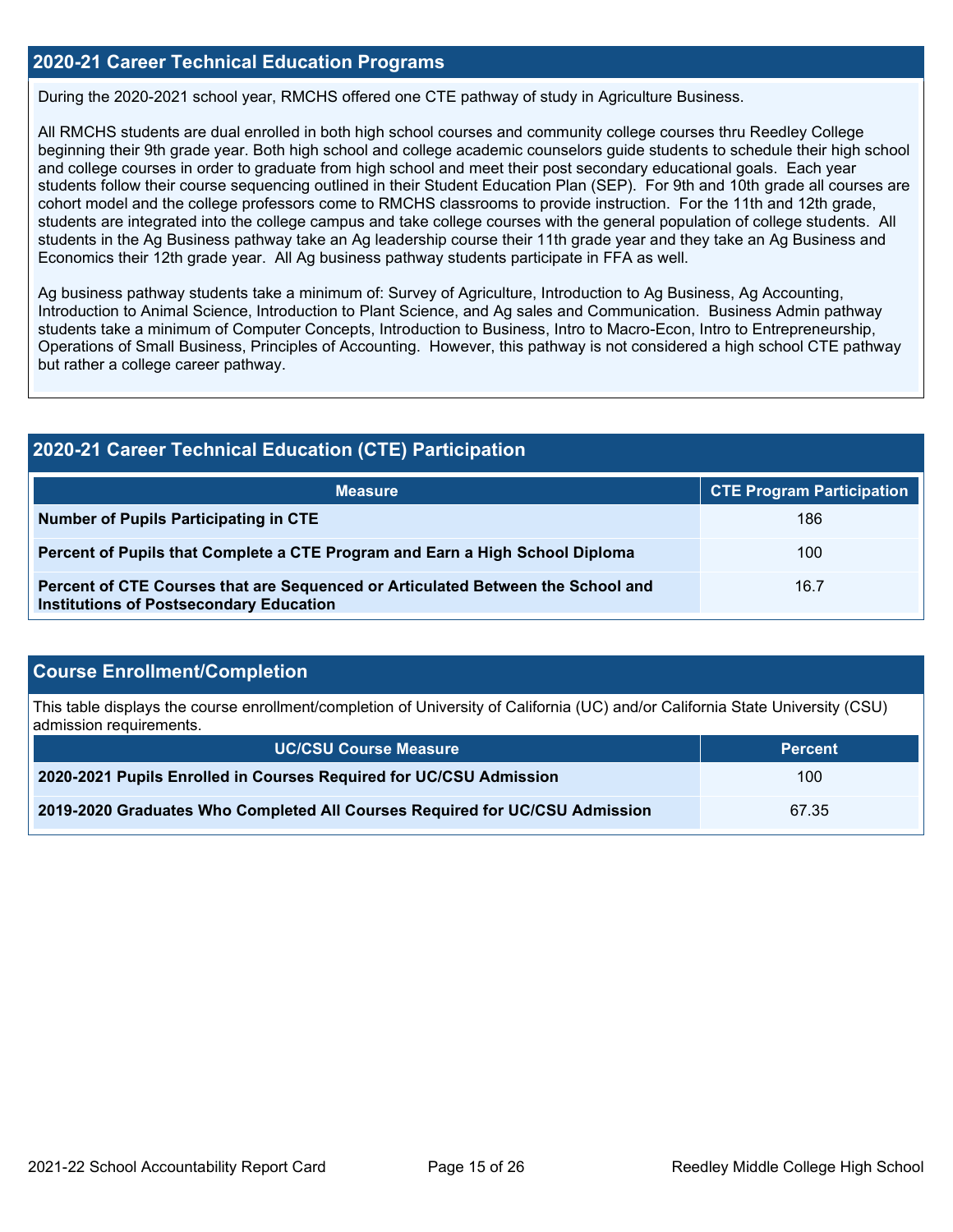## **B. Pupil Outcomes State Priority: Other Pupil Outcomes**

The SARC provides the following information relevant to the State priority: Other Pupil Outcomes (Priority 8): Pupil outcomes in the subject area of physical education.

### **2020-21 California Physical Fitness Test Results**

Due to the COVID-19 crisis, the Physical Fitness Test was suspended during the 2020-2021 school year and therefore no data are reported and each cell in this table is populated with "N/A."

| <b>Grade Level</b> | <b>Four of Six Fitness Standards</b> | <b>Five of Six Fitness Standards</b> | Percentage of Students Meeting   Percentage of Students Meeting   Percentage of Students Meeting  <br><b>Six of Six Fitness Standards</b> |
|--------------------|--------------------------------------|--------------------------------------|-------------------------------------------------------------------------------------------------------------------------------------------|
| Grade 5            | N/A                                  | N/A                                  | N/A                                                                                                                                       |
| Grade 7            | N/A                                  | N/A                                  | N/A                                                                                                                                       |
| Grade 9            | N/A                                  | N/A                                  | N/A                                                                                                                                       |

## **C. Engagement State Priority: Parental Involvement**

The SARC provides the following information relevant to the State priority: Parental Involvement (Priority 3): Efforts the school district makes to seek parent input in making decisions regarding the school district and at each school site.

### **2021-22 Opportunities for Parental Involvement**

Parent involvement and communication are essential to our school success. Reedley Middle College High School continuously strives to involve parents by exchanging information that helps parents understand and support school programs and by providing opportunities for parent participation in school activities.

There are a variety of opportunities for parent involvement at Reedley Middle College High School. Parents can participate in our Parent Institute for Quality Education (PIQE) program to equip themselves to better support their students to meet their educational goals in person. Parents also attend school functions and parent visitation days, participate in parent-teacher conferences, volunteer in classrooms, and chaperone school study trips. Parents serve on advisory committees and leadership teams, including the School Site Council and our FFA Booster Club. Parents also have the opportunity participate in parent education nights around AG completion, the college application process, and financial aid workshops both virtually and in person.

Home and school communication is enhanced through school newsletters, parent surveys, LCAP stakeholder meetings, grade level parent information nights, parent-teacher conferences, Parent Square messages and posts, the student/parent handbook, the school website, student report cards, and progress reports.

Parents who would like more information on how to become involved may contact Principal, Ron Pack (559) 305-7050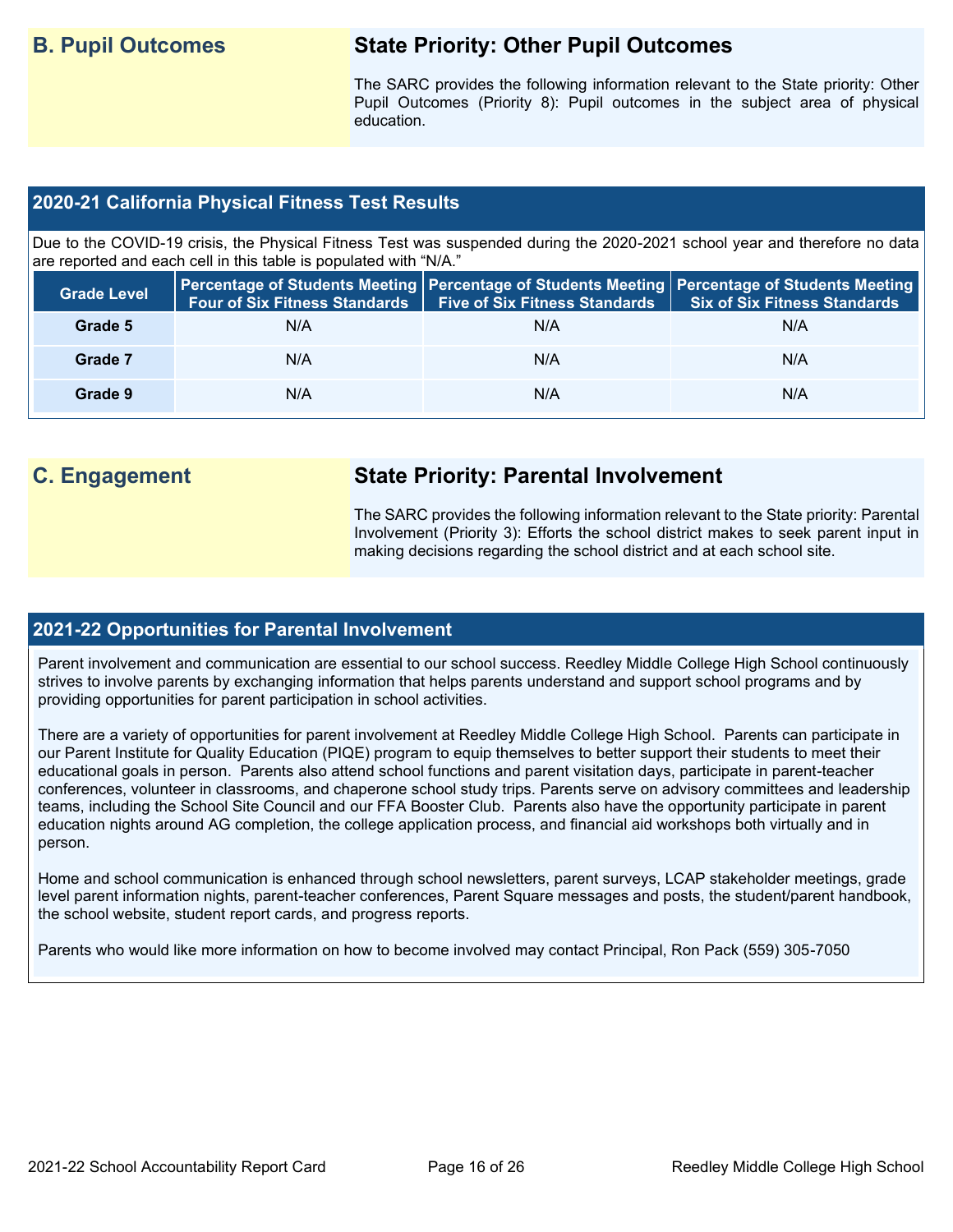## **C. Engagement State Priority: Pupil Engagement**

The SARC provides the following information relevant to the State priority: Pupil Engagement (Priority 5):

- High school dropout rates;
- High school graduation rates; and
- Chronic Absenteeism

## **Dropout Rate and Graduation Rate (Four-Year Cohort Rate)**

| <b>Indicator</b>       | <b>School</b><br>2018-19 | <b>School</b><br>2019-20 | <b>School</b><br>2020-21 | <b>District</b><br>$72018 - 19$ | District<br>2019-20 | <b>District</b><br>2020-21 | <b>State</b><br>2018-19 | <b>State</b><br>2019-20 | <b>State</b><br>$\sqrt{2020-21}$ |
|------------------------|--------------------------|--------------------------|--------------------------|---------------------------------|---------------------|----------------------------|-------------------------|-------------------------|----------------------------------|
| <b>Dropout Rate</b>    | 0.0                      | 0.0                      | 0.0                      | 2.7                             | 1.6                 | 2.2                        | 9.0                     | 8.9                     | 9.4                              |
| <b>Graduation Rate</b> | 100.0                    | 100.0                    | 100.0                    | 83.8                            | 89.4                | 81.3                       | 84.5                    | 84.2                    | 83.6                             |

## **2020-21 Graduation Rate by Student Group (Four-Year Cohort Rate)**

This table displays the 2020-21 graduation rate by student group. For information on the Four-Year Adjusted Cohort Graduation Rate (ACGR), visit the CDE Adjusted Cohort Graduation Rate web page at [www.cde.ca.gov/ds/ad/acgrinfo.asp.](http://www.cde.ca.gov/ds/ad/acgrinfo.asp)

| <b>Student Group</b>                                 | <b>Number of</b><br><b>Students in Cohort</b> | <b>Number of</b><br><b>Cohort Graduates</b> | <b>Cohort</b><br><b>Graduation Rate</b> |
|------------------------------------------------------|-----------------------------------------------|---------------------------------------------|-----------------------------------------|
| <b>All Students</b>                                  | 48                                            | 48                                          | 100.0                                   |
| <b>Female</b>                                        | 33                                            | 33                                          | 100.0                                   |
| <b>Male</b>                                          | 15                                            | 15                                          | 100.0                                   |
| American Indian or Alaska Native                     | $\overline{\phantom{a}}$                      | --                                          | $\overline{a}$                          |
| <b>Asian</b>                                         | 0                                             | $\mathbf 0$                                 | 0.00                                    |
| <b>Black or African American</b>                     | 0                                             | $\mathbf 0$                                 | 0.00                                    |
| <b>Filipino</b>                                      | $\Omega$                                      | $\mathbf{0}$                                | 0.00                                    |
| <b>Hispanic or Latino</b>                            | 39                                            | 39                                          | 100.0                                   |
| Native Hawaiian or Pacific Islander                  | 0                                             | $\mathbf 0$                                 | 0.00                                    |
| <b>Two or More Races</b>                             | $\overline{\phantom{a}}$                      | --                                          | $\overline{\phantom{a}}$                |
| <b>White</b>                                         | $\overline{\phantom{a}}$                      | --                                          | $\overline{\phantom{m}}$                |
| <b>English Learners</b>                              | 0.0                                           | 0.0                                         | 0.0                                     |
| <b>Foster Youth</b>                                  | 0.0                                           | 0.0                                         | 0.0                                     |
| <b>Homeless</b>                                      | 0.0                                           | 0.0                                         | 0.0                                     |
| <b>Socioeconomically Disadvantaged</b>               | 41                                            | 41                                          | 100.0                                   |
| <b>Students Receiving Migrant Education Services</b> | --                                            | --                                          | --                                      |
| <b>Students with Disabilities</b>                    | --                                            | --                                          | --                                      |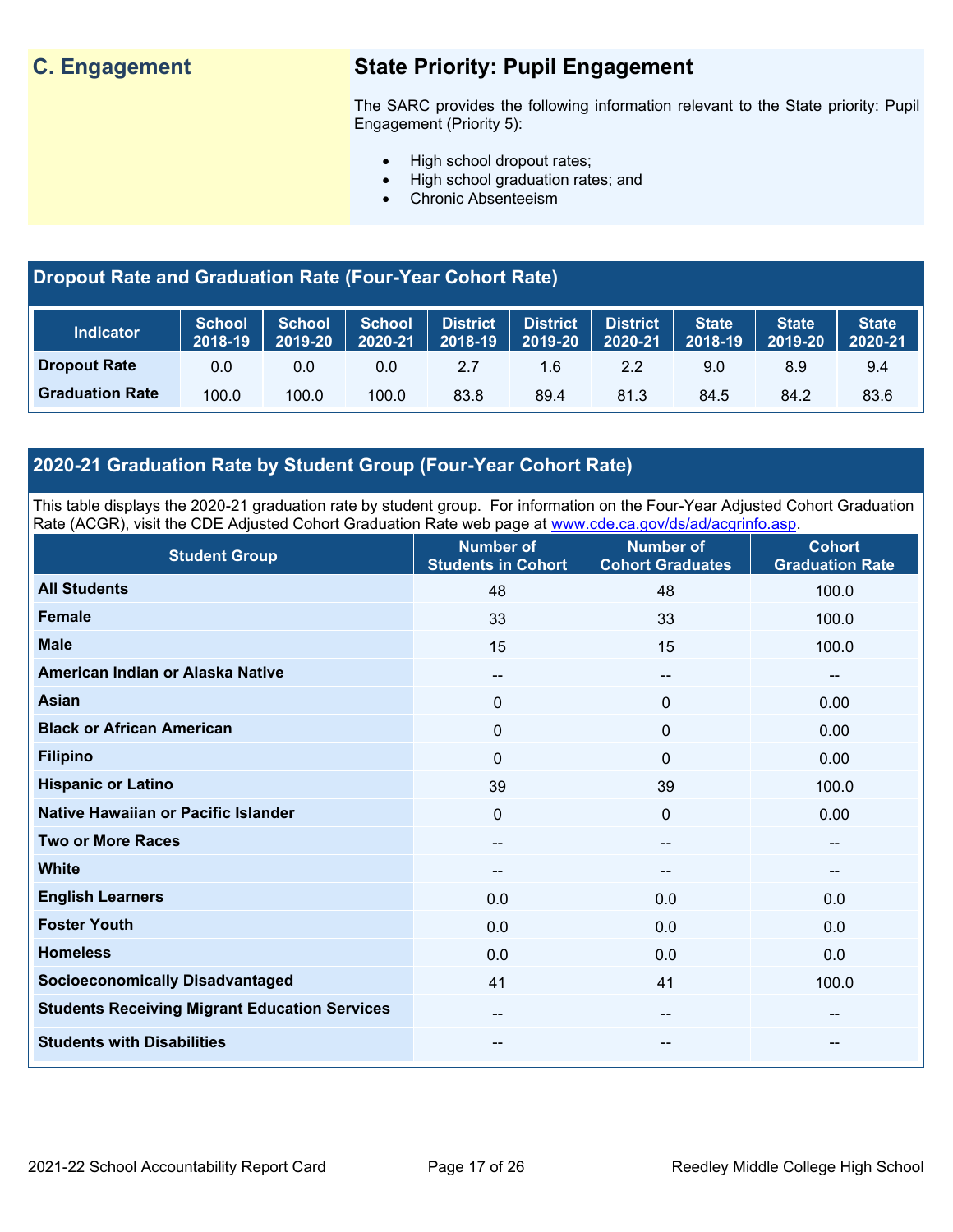## **2020-21 Chronic Absenteeism by Student Group**

| <b>Student Group</b>                                 | <b>Cumulative</b><br><b>Enrollment</b> | <b>Chronic</b><br><b>Absenteeism</b><br><b>Eligible Enrollment</b> | <b>Chronic</b><br><b>Absenteeism</b><br><b>Count</b> | <b>Chronic</b><br><b>Absenteeism</b><br><b>Rate</b> |
|------------------------------------------------------|----------------------------------------|--------------------------------------------------------------------|------------------------------------------------------|-----------------------------------------------------|
| <b>All Students</b>                                  | 250                                    | 249                                                                | $\Omega$                                             | 0.0                                                 |
| <b>Female</b>                                        | 148                                    | 148                                                                | $\Omega$                                             | 0.0                                                 |
| <b>Male</b>                                          | 102                                    | 101                                                                | $\mathbf{0}$                                         | 0.0                                                 |
| American Indian or Alaska Native                     | 1                                      | 1                                                                  | $\mathbf{0}$                                         | 0.0                                                 |
| <b>Asian</b>                                         | 0                                      | 0                                                                  | $\mathbf{0}$                                         | 0.0                                                 |
| <b>Black or African American</b>                     | $\mathbf 0$                            | $\mathbf 0$                                                        | $\mathbf 0$                                          | 0.0                                                 |
| <b>Filipino</b>                                      | $\mathbf{0}$                           | $\Omega$                                                           | $\mathbf{0}$                                         | 0.0                                                 |
| <b>Hispanic or Latino</b>                            | 210                                    | 209                                                                | 0                                                    | 0.0                                                 |
| <b>Native Hawaiian or Pacific Islander</b>           | $\mathbf 0$                            | 0                                                                  | $\mathbf 0$                                          | 0.0                                                 |
| <b>Two or More Races</b>                             | 6                                      | 6                                                                  | $\mathbf{0}$                                         | 0.0                                                 |
| <b>White</b>                                         | 33                                     | 33                                                                 | $\Omega$                                             | 0.0                                                 |
| <b>English Learners</b>                              | 5                                      | 5                                                                  | $\Omega$                                             | 0.0                                                 |
| <b>Foster Youth</b>                                  | $\Omega$                               | $\Omega$                                                           | $\Omega$                                             | 0.0                                                 |
| <b>Homeless</b>                                      | 1                                      |                                                                    | $\Omega$                                             | 0.0                                                 |
| <b>Socioeconomically Disadvantaged</b>               | 204                                    | 203                                                                | $\Omega$                                             | 0.0                                                 |
| <b>Students Receiving Migrant Education Services</b> | 8                                      | 8                                                                  | $\Omega$                                             | 0.0                                                 |
| <b>Students with Disabilities</b>                    | 6                                      | 6                                                                  | $\Omega$                                             | 0.0                                                 |

## **C. Engagement State Priority: School Climate**

The SARC provides the following information relevant to the State priority: School Climate (Priority 6):

- Pupil suspension rates;
- Pupil expulsion rates; and
- Other local measures on the sense of safety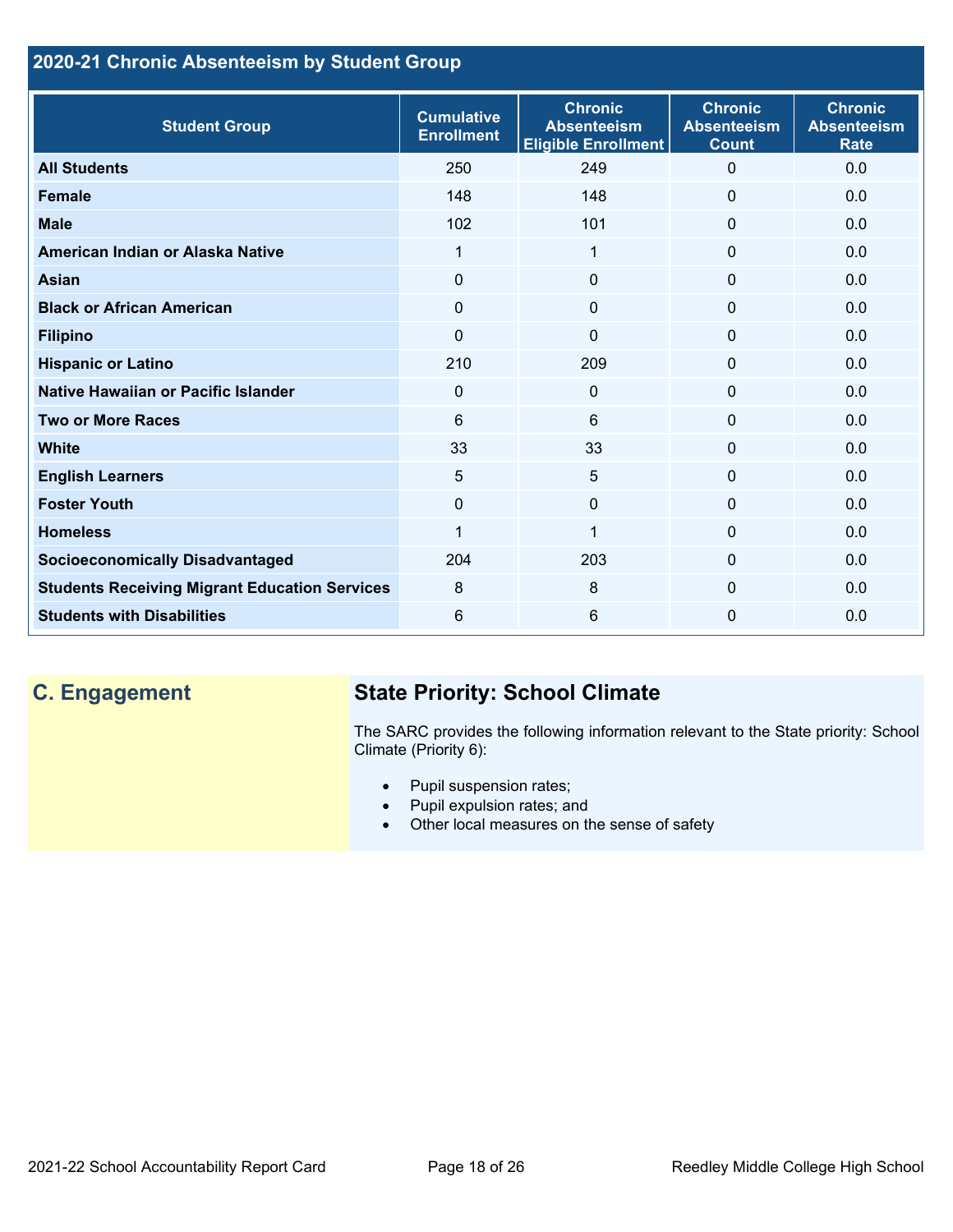### **Suspensions and Expulsions**

This table displays suspensions and expulsions data collected between July through June, each full school year respectively. Data collected during the 2020-21 school year may not be comparable to earlier years of this collection due to differences in learning mode instruction in response to the COVID-19 pandemic.

| <b>Subject</b>     | <b>School</b><br>2018-19 | <b>School</b><br>2020-21 | <b>District</b><br>2018-19 | <b>District</b><br>2020-21 | <b>State</b><br>2018-19 | <b>State</b><br>2020-21 |
|--------------------|--------------------------|--------------------------|----------------------------|----------------------------|-------------------------|-------------------------|
| <b>Suspensions</b> | 1.44                     | 0.00                     | 3.08                       | 0.53                       | 3.47                    | 0.20                    |
| <b>Expulsions</b>  | 0.00                     | 0.00                     | 0.02                       | 0.00                       | 0.08                    | 0.00                    |

This table displays suspensions and expulsions data collected between July through February, partial school year due to the COVID-19 pandemic. The 2019-2020 suspensions and expulsions rate data are not comparable to other year data because the 2019-2020 school year is a partial school year due to the COVID-19 crisis. As such, it would be inappropriate to make any comparisons in rates of suspensions and expulsions in the 2019-2020 school year compared to other school years.

| <b>Subject</b>     | School<br>2019-20 | <b>District</b><br>2019-20 | <b>State</b><br>2019-20 |
|--------------------|-------------------|----------------------------|-------------------------|
| <b>Suspensions</b> | 0.00              | 2.38                       | 2.45                    |
| <b>Expulsions</b>  | 0.00              | 0.00                       | 0.05                    |

## **2020-21 Suspensions and Expulsions by Student Group**

| <b>Student Group</b>                                 | <b>Suspensions Rate</b> | <b>Expulsions Rate</b> |
|------------------------------------------------------|-------------------------|------------------------|
| <b>All Students</b>                                  | 0.00                    | 0.00                   |
| <b>Female</b>                                        | 0.00                    | 0.00                   |
| <b>Male</b>                                          | 0.00                    | 0.00                   |
| American Indian or Alaska Native                     | 0.00                    | 0.00                   |
| <b>Asian</b>                                         | 0.00                    | 0.00                   |
| <b>Black or African American</b>                     | 0.00                    | 0.00                   |
| <b>Filipino</b>                                      | 0.00                    | 0.00                   |
| <b>Hispanic or Latino</b>                            | 0.00                    | 0.00                   |
| Native Hawaiian or Pacific Islander                  | 0.00                    | 0.00                   |
| <b>Two or More Races</b>                             | 0.00                    | 0.00                   |
| <b>White</b>                                         | 0.00                    | 0.00                   |
| <b>English Learners</b>                              | 0.00                    | 0.00                   |
| <b>Foster Youth</b>                                  | 0.00                    | 0.00                   |
| <b>Homeless</b>                                      | 0.00                    | 0.00                   |
| <b>Socioeconomically Disadvantaged</b>               | 0.00                    | 0.00                   |
| <b>Students Receiving Migrant Education Services</b> | 0.00                    | 0.00                   |
| <b>Students with Disabilities</b>                    | 0.00                    | 0.00                   |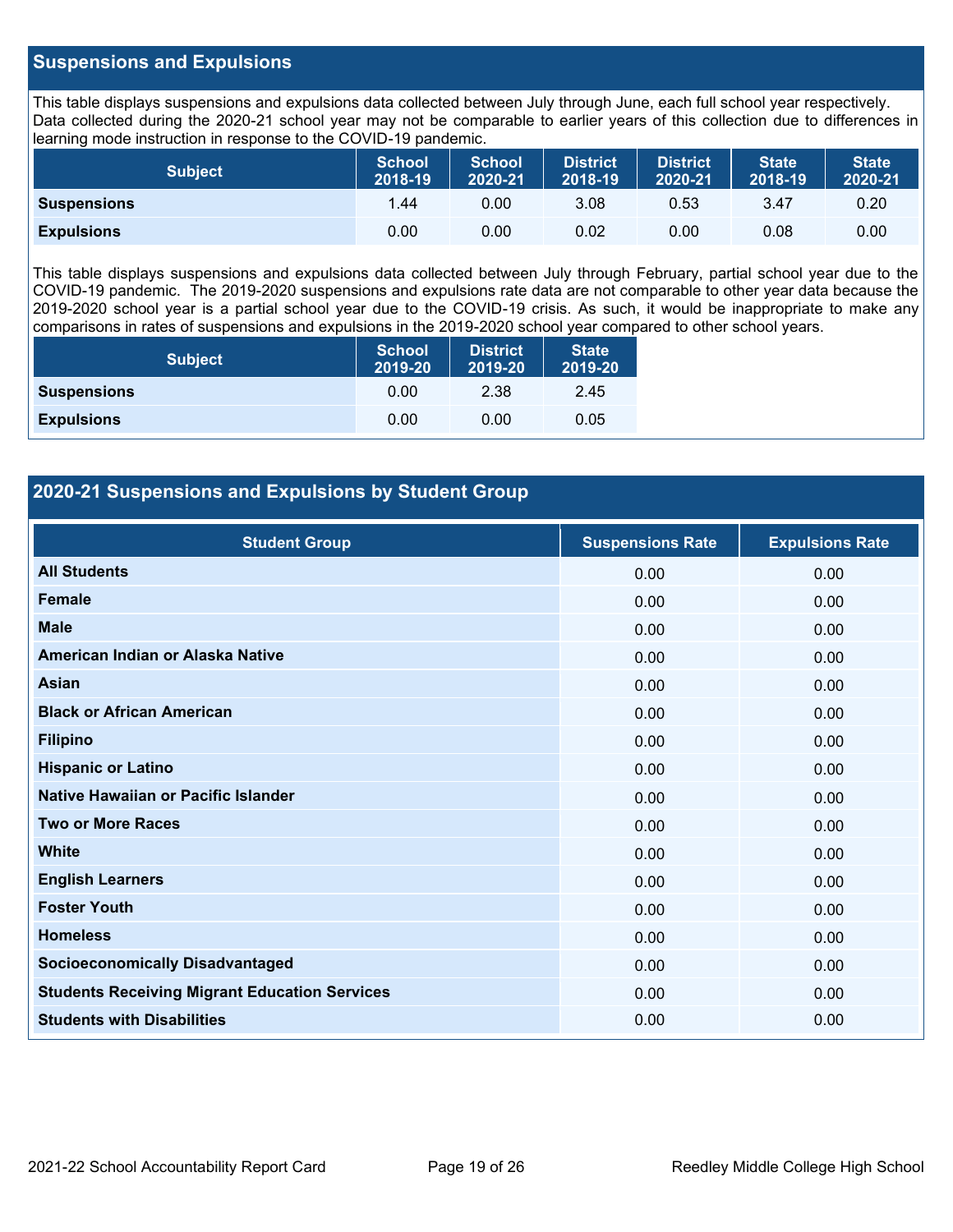### **2021-22 School Safety Plan**

Safety of students and staff is the number one priority at Reedley Middle College High School. Before, during, and after school, the campus is monitored by one program administrator, one campus assistant, one college program coordinator, one teacher on special assignment, and one career center coordinator. All visitors must sign in at the office and wear appropriate identification while on campus. The comprehensive school safety plan is designed to assist in preparing for emergencies, managing emergency response efforts, and maintaining a safe school environment. The plan requires identification of security needs, development of prevention and intervention techniques, evaluation of physical facilities, and communication with staff and students. Components of the plan include: child abuse reporting procedures, procedures for teacher notification of dangerous pupils, disaster response procedures such as fire drill, earthquake drill, and Run-Hide-Fight plans, procedures for safe ingress and egress from school, sexual harassment policies, and suspension and expulsion policies. The safety plan is reviewed annually, updated as needed, and fully compliant with federal and state regulations. The plan was last reviewed/updated in September of 2021 and discussed with staff in the fall of 2021. An updated copy is available to the public at the school office.

### **2018-19 Secondary Average Class Size and Class Size Distribution**

This table displays the 2018-19 average class size and class size distribution. The columns titled "Number of Classes" indicates how many classes fall into each size category (a range of total students per classroom). At the secondary school level, this information is reported by subject area rather than grade level.

| <b>Subject</b>               | Average<br><b>Class</b><br><b>Size</b> | <b>1-22 Students</b> | Number of Classes with   Number of Classes with<br>23-32 Students | Number of Classes with<br>33+ Students |
|------------------------------|----------------------------------------|----------------------|-------------------------------------------------------------------|----------------------------------------|
| <b>English Language Arts</b> | 25                                     |                      | 8                                                                 |                                        |
| <b>Mathematics</b>           | 19                                     | 4                    |                                                                   |                                        |
| <b>Science</b>               | 15                                     |                      |                                                                   |                                        |
| <b>Social Science</b>        |                                        | 6                    |                                                                   |                                        |

### **2019-20 Secondary Average Class Size and Class Size Distribution**

This table displays the 2019-20 average class size and class size distribution. The columns titled "Number of Classes" indicates how many classes fall into each size category (a range of total students per classroom). At the secondary school level, this information is reported by subject area rather than grade level.

| <b>Subject</b>               | Average<br><b>Class</b><br><b>Size</b> | 1-22 Students | Number of Classes with   Number of Classes with   Number of Classes with<br>23-32 Students | 33+ Students |
|------------------------------|----------------------------------------|---------------|--------------------------------------------------------------------------------------------|--------------|
| <b>English Language Arts</b> | 25                                     |               |                                                                                            |              |
| <b>Mathematics</b>           | 19                                     |               | 5                                                                                          |              |
| <b>Science</b>               | 12                                     | 4             |                                                                                            |              |
| <b>Social Science</b>        |                                        | 5             |                                                                                            |              |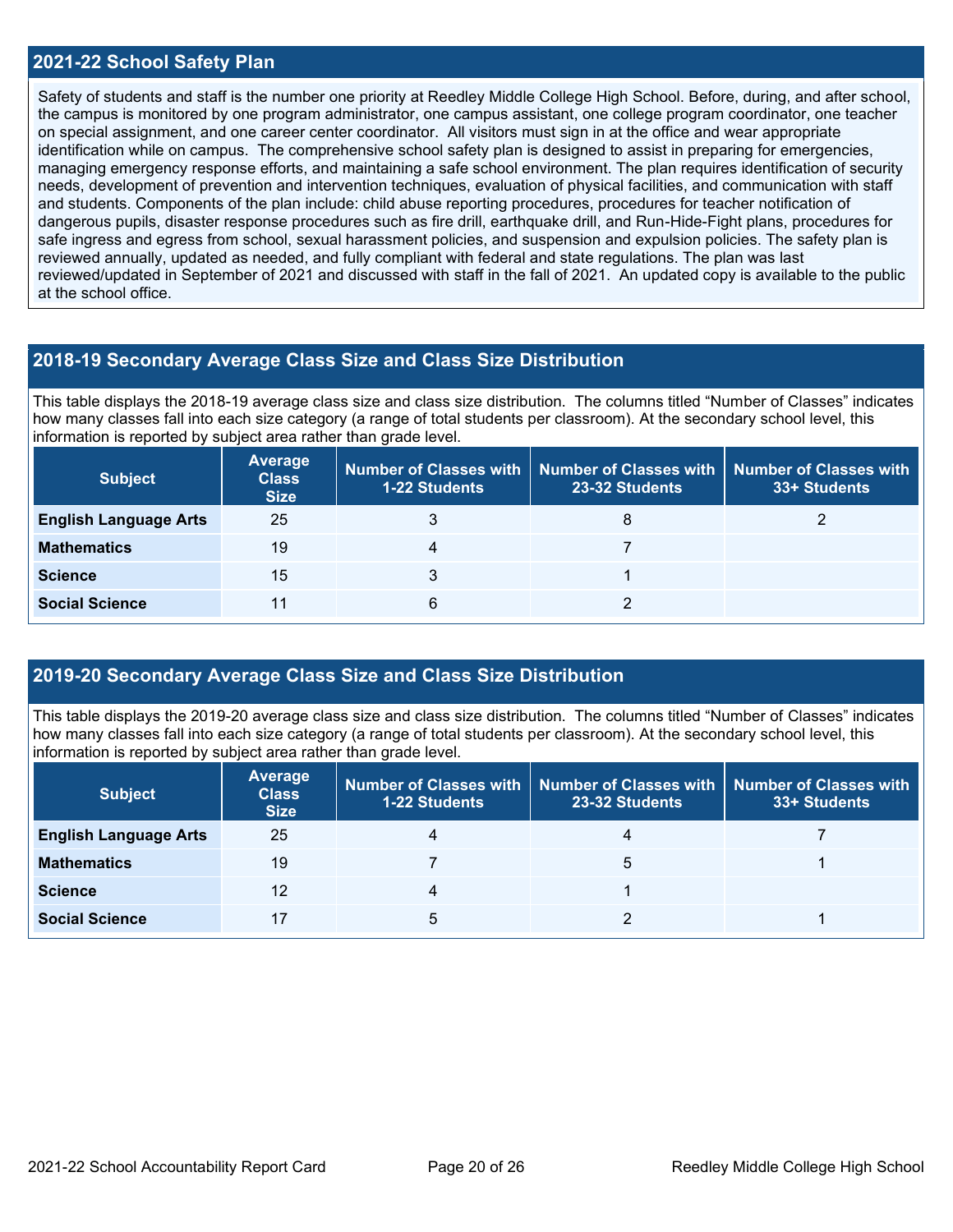### **2020-21 Secondary Average Class Size and Class Size Distribution**

This table displays the 2020-21 average class size and class size distribution. The columns titled "Number of Classes" indicates how many classes fall into each size category (a range of total students per classroom). At the secondary school level, this information is reported by subject area rather than grade level.

| <b>Subject</b>               | <b>Average</b><br><b>Class</b><br><b>Size</b> | <b>1-22 Students</b> | Number of Classes with   Number of Classes with  <br>23-32 Students | Number of Classes with<br>33+ Students |
|------------------------------|-----------------------------------------------|----------------------|---------------------------------------------------------------------|----------------------------------------|
| <b>English Language Arts</b> | 26                                            | 5                    | b                                                                   | 6                                      |
| <b>Mathematics</b>           | 25                                            |                      |                                                                     |                                        |
| <b>Science</b>               | 13                                            |                      |                                                                     |                                        |
| <b>Social Science</b>        | 20                                            |                      |                                                                     |                                        |

### **2020-21 Ratio of Pupils to Academic Counselor**

This table displays the ratio of pupils to Academic Counselor. One full time equivalent (FTE) equals one staff member working full time; one FTE could also represent two staff members who each work 50 percent of full time.

| <b>Title</b>                 | <b>Ratio</b> |
|------------------------------|--------------|
| Pupils to Academic Counselor |              |

## **2020-21 Student Support Services Staff**

This table displays the number of FTE support staff assigned to this school. One full time equivalent (FTE) equals one staff member working full time; one FTE could also represent two staff members who each work 50 percent of full time.

| <b>Title</b>                                                         | <b>Number of FTE Assigned to School</b> |
|----------------------------------------------------------------------|-----------------------------------------|
| <b>Counselor (Academic, Social/Behavioral or Career Development)</b> | 0                                       |
| Library Media Teacher (Librarian)                                    | $\mathbf{0}$                            |
| Library Media Services Staff (Paraprofessional)                      | $\mathbf{0}$                            |
| <b>Psychologist</b>                                                  | $\mathbf{0}$                            |
| <b>Social Worker</b>                                                 | 0                                       |
| <b>Speech/Language/Hearing Specialist</b>                            | $\mathbf{0}$                            |
| <b>Resource Specialist (non-teaching)</b>                            | 0                                       |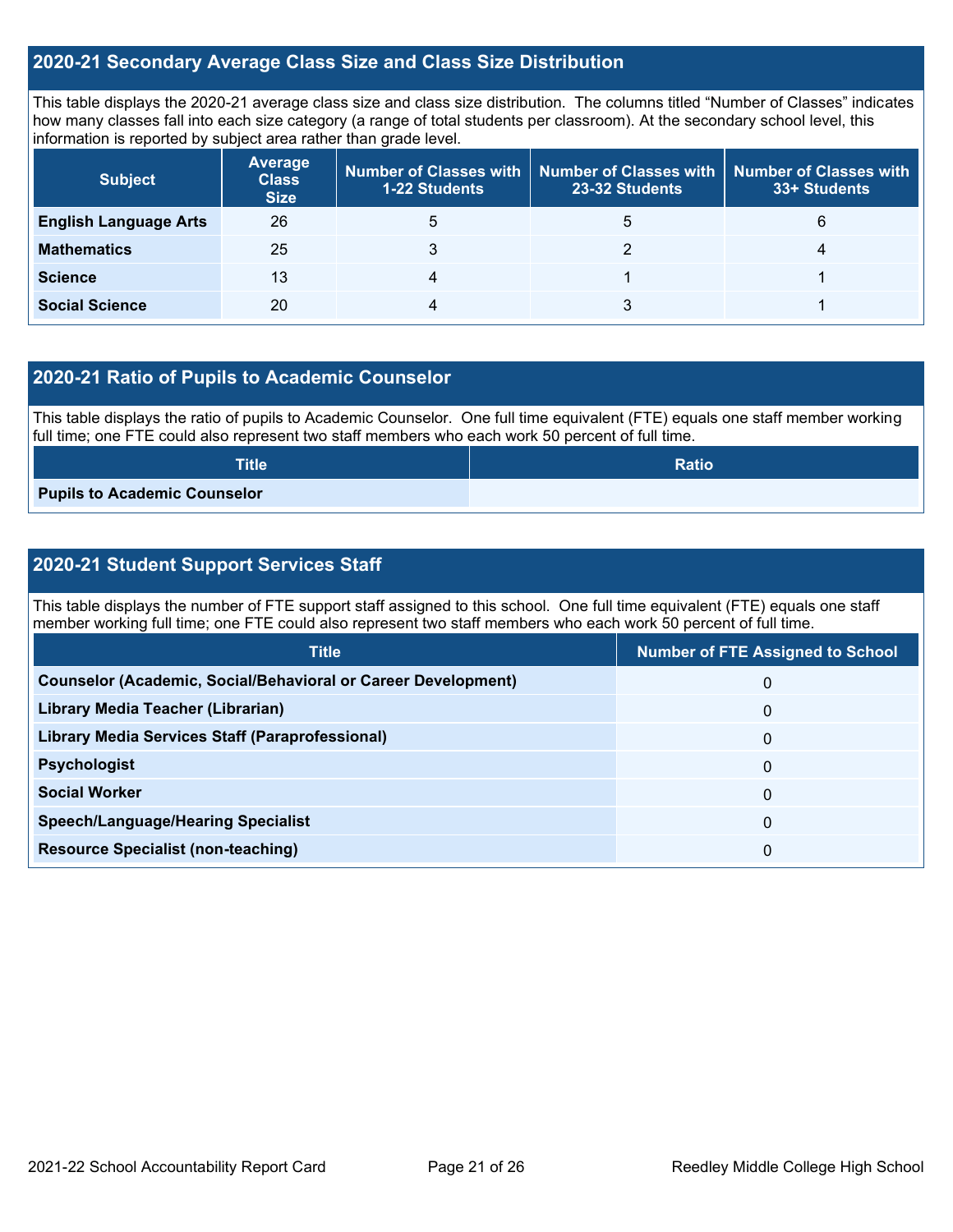### **2019-20 Expenditures Per Pupil and School Site Teacher Salaries**

This table displays the 2019-20 expenditures per pupil and average teach salary for this school. Cells with N/A values do not require data.

| <b>Level</b>                                         | <b>Total</b><br><b>Expenditures</b><br><b>Per Pupil</b> | <b>Expenditures</b><br><b>Per Pupil</b><br>(Restricted) | <b>Expenditures</b><br><b>Per Pupil</b><br>(Unrestricted) | <b>Average</b><br><b>Teacher</b><br><b>Salary</b> |
|------------------------------------------------------|---------------------------------------------------------|---------------------------------------------------------|-----------------------------------------------------------|---------------------------------------------------|
| <b>School Site</b>                                   | \$10,668.17                                             | \$669.42                                                | \$9,998.75                                                | \$82,176.26                                       |
| <b>District</b>                                      | N/A                                                     | N/A                                                     | \$7,477.39                                                | \$75,311                                          |
| <b>Percent Difference - School Site and District</b> | N/A                                                     | N/A                                                     | 28.9                                                      | 8.7                                               |
| <b>State</b>                                         |                                                         |                                                         | \$8,444                                                   | \$81,044                                          |
| <b>Percent Difference - School Site and State</b>    | N/A                                                     | N/A                                                     | 16.9                                                      | 1.4                                               |

## **2020-21 Types of Services Funded**

Reedley Middle College High School uses unrestricted charter funds to support the general operation of the school. This includes many teacher and office staff salaries and benefits. Over and above our general fund budget, we receive supplemental concentrated dollars to support our EL students, foster youth, students with disabilities, and socio-economically disadvantaged students. All supplemental concentrated expenditures are spent in alignment with our LCAP plan. Supplemental concentrated dollars are are used to expose and prepare students for technical training and college, increase motivation and therefore school attendance, support high quality teachers and program, expand and improve parent opportunities to get involved, and to further engage students in school through campus co-curricular activities and academic based activities.

RMCHS also receives Title I dollars to provide supplemental learning tools/materials for students and professional development for teachers and administration.

Lastly, RMCHS received additional funding from the state and federal government to support "in person learning", amidst the COVID 19 pandemic.

### **2019-20 Teacher and Administrative Salaries**

This table displays the 2019-20 Teacher and Administrative salaries. For detailed information on salaries, see the CDE Certification Salaries & Benefits web page at [http://www.cde.ca.gov/ds/fd/cs/.](http://www.cde.ca.gov/ds/fd/cs/)

| Category                                             | <b>District</b><br><b>Amount</b> | <b>State Average</b><br>for Districts<br>in Same Category |
|------------------------------------------------------|----------------------------------|-----------------------------------------------------------|
| <b>Beginning Teacher Salary</b>                      | \$48,010                         | \$51,029                                                  |
| <b>Mid-Range Teacher Salary</b>                      | \$69,956                         | \$78,583                                                  |
| <b>Highest Teacher Salary</b>                        | \$102,133                        | \$99,506                                                  |
| <b>Average Principal Salary (Elementary)</b>         | \$123,232                        | \$124,576                                                 |
| <b>Average Principal Salary (Middle)</b>             | \$132,992                        | \$131,395                                                 |
| <b>Average Principal Salary (High)</b>               | \$147,623                        | \$144,697                                                 |
| <b>Superintendent Salary</b>                         | \$223,065                        | \$240,194                                                 |
| <b>Percent of Budget for Teacher Salaries</b>        | 28%                              | 34%                                                       |
| <b>Percent of Budget for Administrative Salaries</b> | 6%                               | 6%                                                        |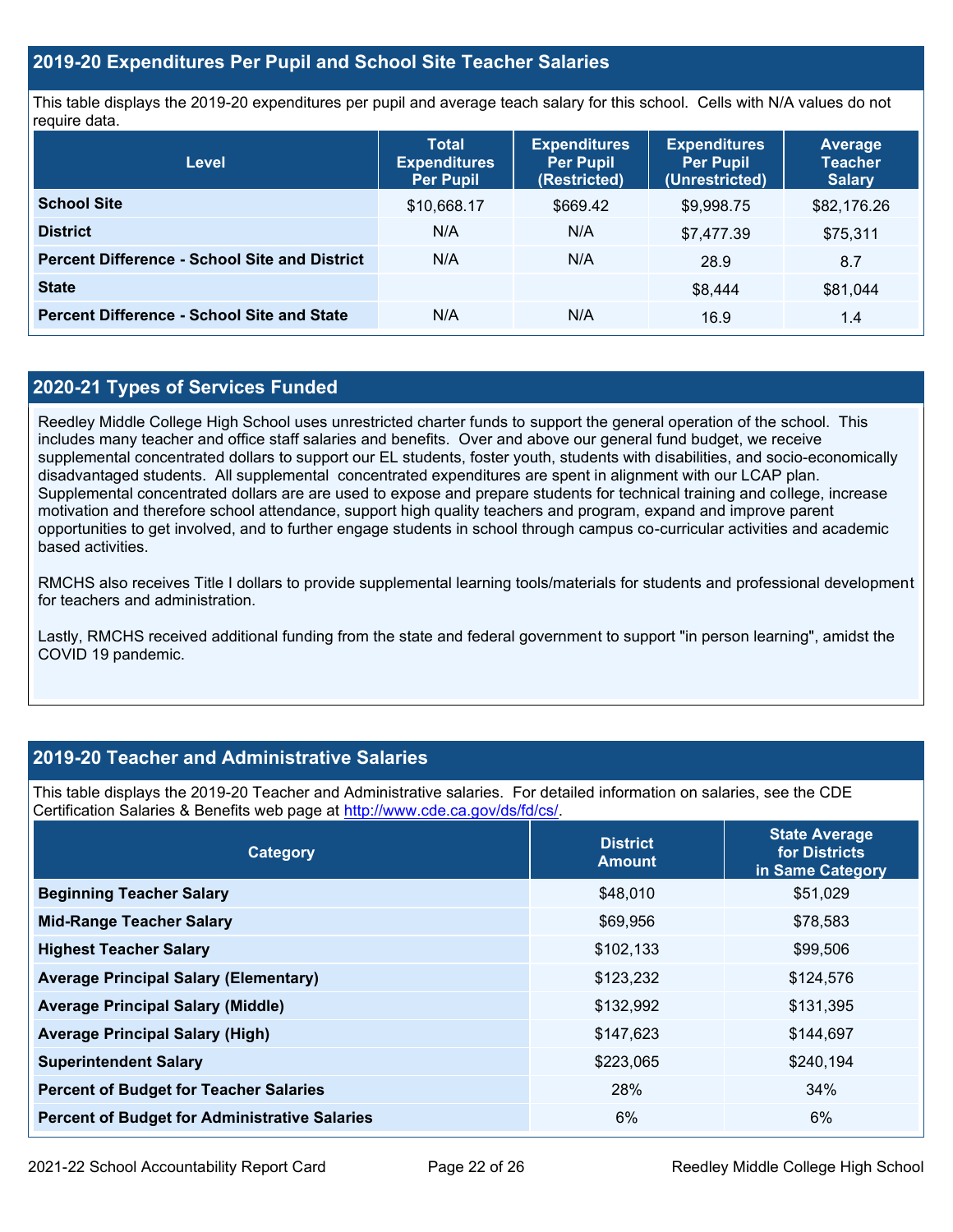This table displays the percent of student in AP courses at this school.

### **Percent of Students in AP Courses**

This table displays the number of AP courses offered at this school where there are student course enrollments of at least one student.

| <b>Subject</b>                  | <b>Number of AP Courses Offered</b> |
|---------------------------------|-------------------------------------|
| <b>Computer Science</b>         | 0                                   |
| <b>English</b>                  | 0                                   |
| <b>Fine and Performing Arts</b> | 0                                   |
| <b>Foreign Language</b>         | 0                                   |
| <b>Mathematics</b>              | 0                                   |
| <b>Science</b>                  | 0                                   |
| <b>Social Science</b>           | 0                                   |
| <b>Total AP Courses Offered</b> | 0                                   |

## **Professional Development**

Professional development at Reedley Middle College High School is designed to prepare our teachers to meet the unique needs of our students. Professional development may take the form of formal trainings, coaching, peer observation, or constructive self-reflection and are consistent with our school vision and goals. Principal, teachers, and other support personnel may take part in these activities. KCUSD has emphasized collaborative team building, assessment and data collection, and effective teaching strategies in its professional development program over the past three years.

Ongoing professional development takes place at RMCHS each Wednesday after school with teachers. Bi-weekly (every two weeks), the site principal engages in professional development with other district principal's and directors.

Every year KCUSD provides three buy back days in which teachers engage in professional development. These are often times site specific but may also be a district provided PD opportunity. Professional development has included common core standards, student engagement strategies, checking for understanding strategies, ELD instruction, and distance education delivery. At RMCHS, focus areas for Wednesday professional development meetings have including writing across content areas, vocabulary building, and integrated/designated ELD. In addition, RMCHS has been engaging in ongoing development of collaborative teams and professional learning communities. Finally, staff at RMCHS and other Educational Options programs have engaged in training to support the socio-emotional welfare of our students post COVID 19 pandemic.

This table displays the number of school days dedicated to staff development and continuous improvement.

| <b>Subiect</b> \                                                                |    |    | 2019-20   2020-21   2021-22 |
|---------------------------------------------------------------------------------|----|----|-----------------------------|
| Number of school days dedicated to Staff Development and Continuous Improvement | 42 | 42 | 42                          |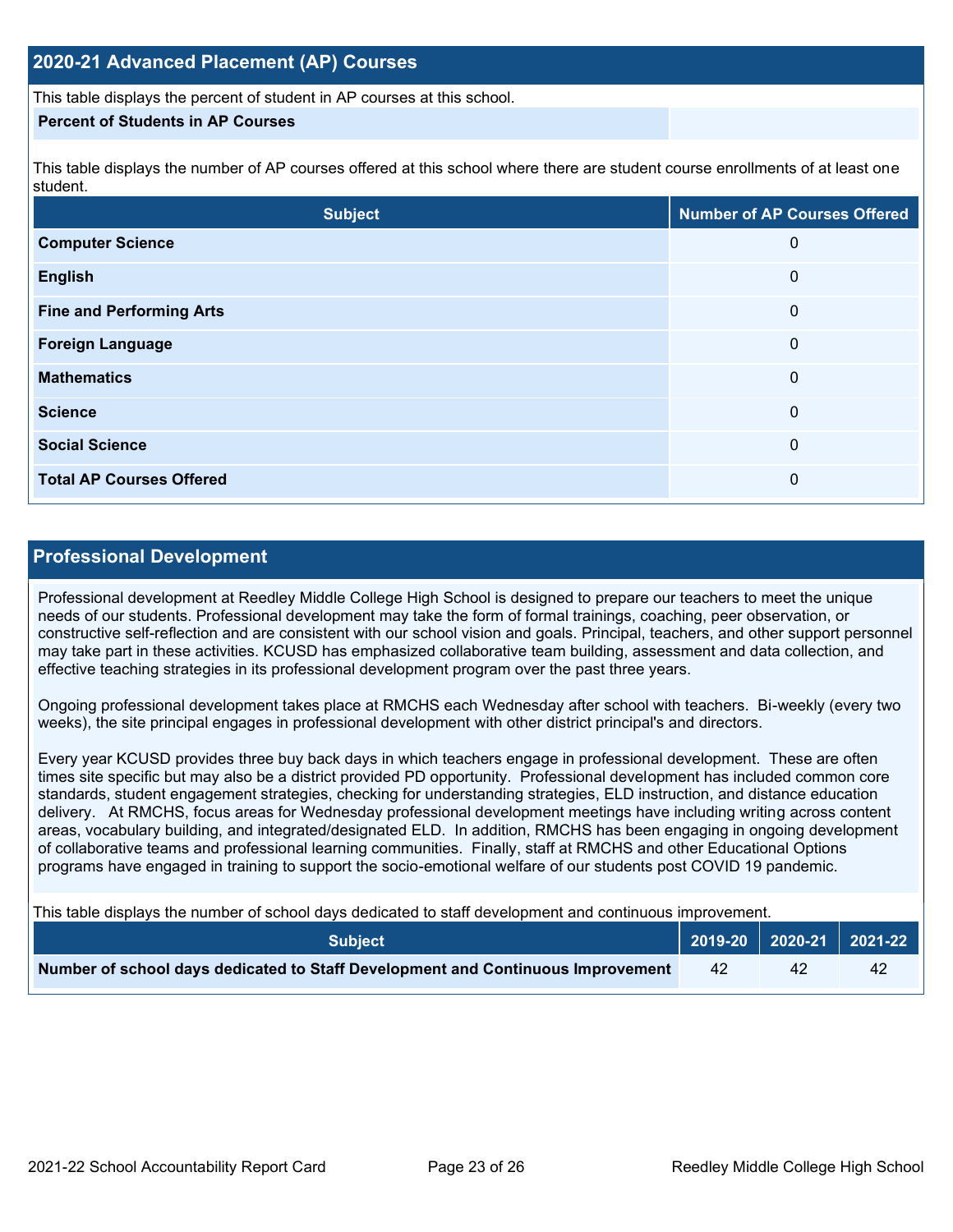# **Reedley Middle College High School 2020-21 Local Accountability Report Card (LARC) Addendum**

## **Local Accountability Report Card (LARC) Addendum**

**2020-21 Local Accountability Report Card (LARC) Addendum Overview**



On July 14, 2021, the California State Board of Education (SBE) determined that the California Department of Education (CDE) will use the SARC as the mechanism to conduct a one-time data collection of the LEA-level aggregate test results of all school's local assessments administered during the 2020–2021 school year in order to meet the federal Every Students Succeeds Act (ESSA) reporting requirement for the Local Educational Agency Accountability Report Cards (LARCs).

Each local educational agency (LEA) is responsible for preparing and posting their annual LARC in accordance with the federal ESSA. As a courtesy, the CDE prepares and posts the LARCs on behalf of all LEAs.

Only for the 2020–2021 school year and the 2020–2021 LARCs, LEAs are required to report their aggregate local assessments test results at the LEA-level to the CDE by populating the tables below via the SARC. These data will be used to meet the LEAs' federal requirement for their LARCs. Note that it is the responsibility of the school and LEA to ensure that all student privacy and suppression rules are in place when reporting data in Tables 3 and 4 in the Addendum, as applicable.

The tables below are not part of the SBE approved 2020–2021 SARC template but rather are the mechanism by which these required data will be collected from LEAs.

For purposes of the LARC and the following tables, an LEA is defined as a school district, a county office of education, or a direct funded charter school.

| <b>2021-22 District Contact Information</b> |                                    |  |  |  |
|---------------------------------------------|------------------------------------|--|--|--|
| <b>District Name</b>                        | Reedley Middle College High School |  |  |  |
| <b>Phone Number</b>                         | 559-305-7010                       |  |  |  |
| Superintendent                              | John Campbell                      |  |  |  |
| <b>Email Address</b>                        | guzman-j@kcusd.com                 |  |  |  |
| <b>District Website Address</b>             | https://www.kcusd.com/             |  |  |  |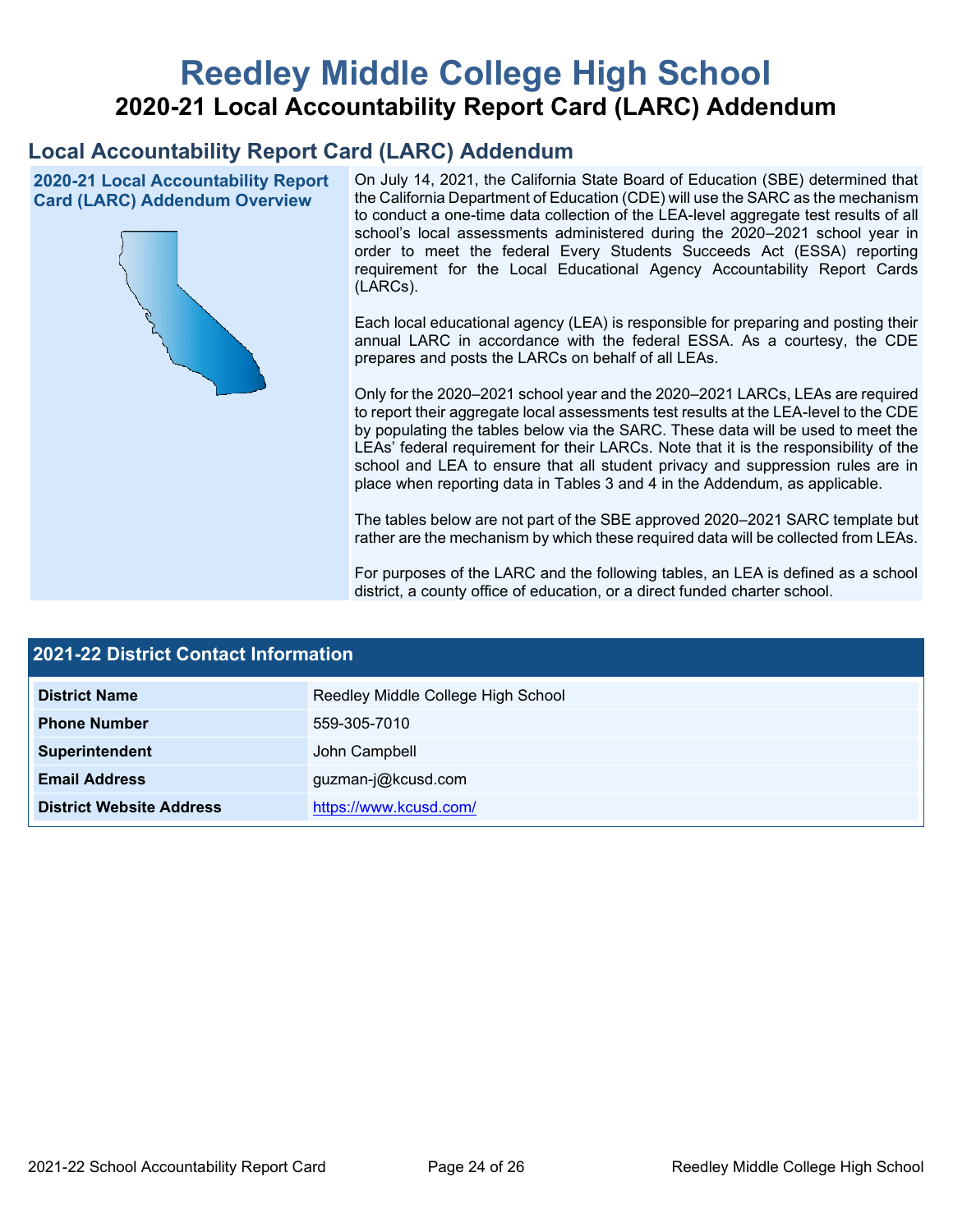## **2020-21 CAASPP Test Results in ELA by Student Group**

This table displays CAASPP test results in ELA by student group for students grades three through eight and grade eleven taking and completing a state-administered assessment. The CDE will populate this table for schools in cases where the school administered the CAASPP assessment. In cases where the school administered a local assessment instead of CAASPP, the CDE will populate this table with "NT" values, meaning this school did not test students using the CAASPP. See the local assessment(s) table for more information.

| <b>CAASPP</b><br><b>Student Groups</b>               | <b>CAASPP</b><br><b>Total</b><br><b>Enrollment</b> | <b>CAASPP</b><br><b>Number</b><br><b>Tested</b> | <b>CAASPP</b><br><b>Percent</b><br><b>Tested</b> | <b>CAASPP</b><br><b>Percent</b><br><b>Not Tested</b> | <b>CAASPP</b><br><b>Percent</b><br><b>Met or</b><br><b>Exceeded</b> |
|------------------------------------------------------|----------------------------------------------------|-------------------------------------------------|--------------------------------------------------|------------------------------------------------------|---------------------------------------------------------------------|
| <b>All Students</b>                                  | 5121                                               | 4993                                            | 97.50                                            | 2.50                                                 | 41.96                                                               |
| <b>Female</b>                                        | 2481                                               | 2426                                            | 97.78                                            | 2.22                                                 | 47.03                                                               |
| <b>Male</b>                                          | 2640                                               | 2567                                            | 97.23                                            | 2.77                                                 | 37.16                                                               |
| American Indian or Alaska Native                     | 23                                                 | 20                                              | 86.96                                            | 13.04                                                | 20.00                                                               |
| <b>Asian</b>                                         | 27                                                 | 26                                              | 96.30                                            | 3.70                                                 | 57.69                                                               |
| <b>Black or African American</b>                     | 14                                                 | 14                                              | 100.00                                           | 0.00                                                 | 57.14                                                               |
| <b>Filipino</b>                                      | 15                                                 | 13                                              | 86.67                                            | 13.33                                                | 69.23                                                               |
| <b>Hispanic or Latino</b>                            | 4567                                               | 4471                                            | 97.90                                            | 2.10                                                 | 40.59                                                               |
| Native Hawaiian or Pacific Islander                  | $\overline{\phantom{a}}$                           | $\overline{\phantom{m}}$                        | --                                               | $\overline{\phantom{a}}$                             | --                                                                  |
| <b>Two or More Races</b>                             | 60                                                 | 55                                              | 91.67                                            | 8.33                                                 | 45.45                                                               |
| <b>White</b>                                         | 412                                                | 391                                             | 94.90                                            | 5.10                                                 | 55.75                                                               |
| <b>English Learners</b>                              | 1328                                               | 1286                                            | 96.84                                            | 3.16                                                 | 8.94                                                                |
| <b>Foster Youth</b>                                  | 39                                                 | 37                                              | 94.87                                            | 5.13                                                 | 29.73                                                               |
| <b>Homeless</b>                                      | 38                                                 | 30                                              | 78.95                                            | 21.05                                                | 26.67                                                               |
| <b>Military</b>                                      | --                                                 | --                                              |                                                  | --                                                   | --                                                                  |
| <b>Socioeconomically Disadvantaged</b>               | 4490                                               | 4390                                            | 97.77                                            | 2.23                                                 | 39.27                                                               |
| <b>Students Receiving Migrant Education Services</b> | 254                                                | 250                                             | 98.43                                            | 1.57                                                 | 31.60                                                               |
| <b>Students with Disabilities</b>                    | 400                                                | 368                                             | 92.00                                            | 8.00                                                 | 11.41                                                               |